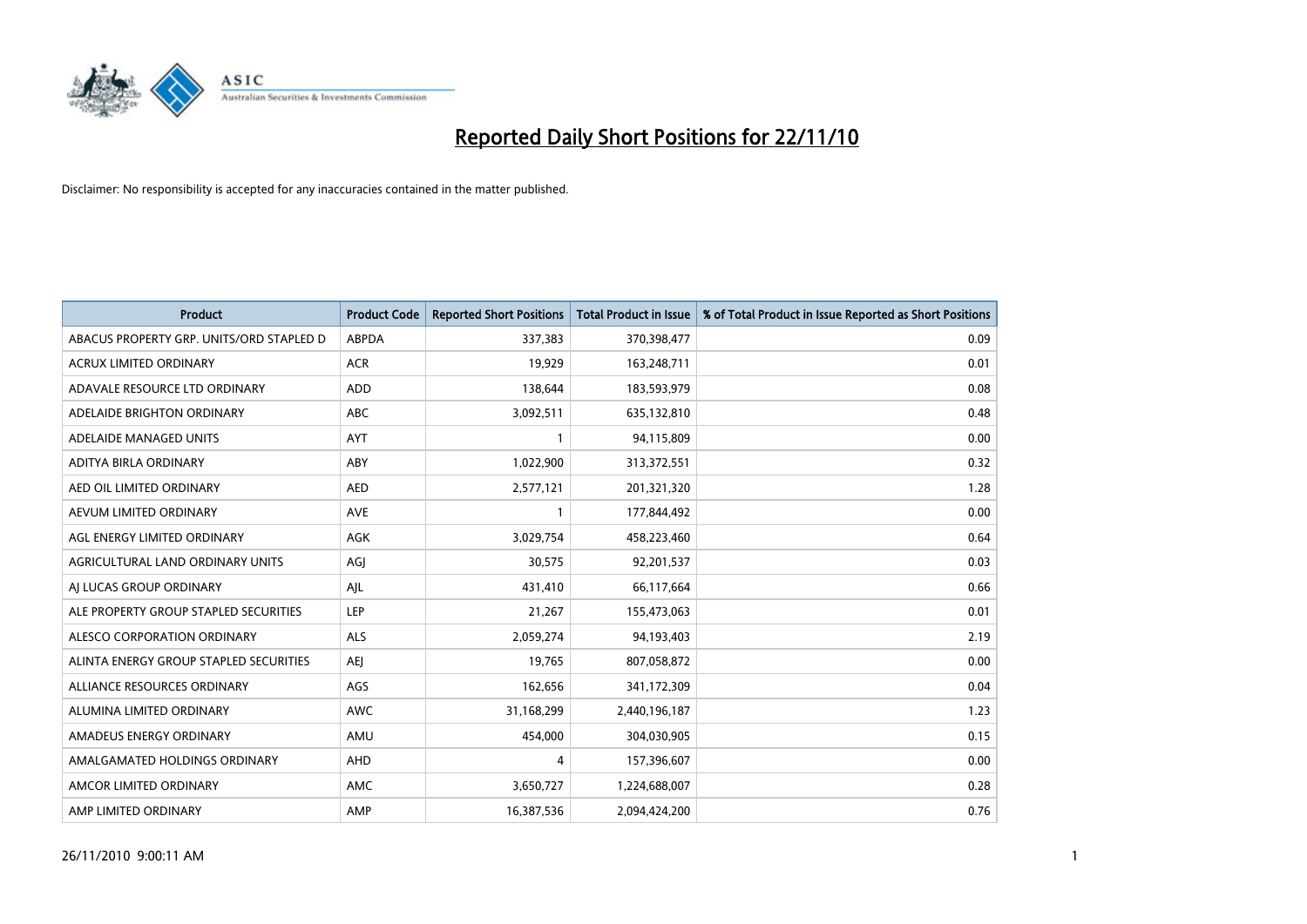

| <b>Product</b>                          | <b>Product Code</b> | <b>Reported Short Positions</b> | <b>Total Product in Issue</b> | % of Total Product in Issue Reported as Short Positions |
|-----------------------------------------|---------------------|---------------------------------|-------------------------------|---------------------------------------------------------|
| AMPELLA MINING ORDINARY                 | <b>AMX</b>          | 64,499                          | 200,225,108                   | 0.03                                                    |
| ANDEAN RESOURCES LTD ORDINARY           | <b>AND</b>          | 202,094                         | 548,872,588                   | 0.03                                                    |
| ANSELL LIMITED ORDINARY                 | <b>ANN</b>          | 1,202,782                       | 132,986,402                   | 0.90                                                    |
| ANTARES ENERGY LTD ORDINARY             | <b>AZZ</b>          | 118,654                         | 299,333,110                   | 0.04                                                    |
| ANZ BANKING GRP LTD ORDINARY            | ANZ                 | 6,012,156                       | 2,561,358,456                 | 0.20                                                    |
| APA GROUP STAPLED SECURITIES            | <b>APA</b>          | 5,502,196                       | 551,689,118                   | 1.01                                                    |
| APEX MINERALS NL ORDINARY               | <b>AXM</b>          | 885,146                         | 3,567,819,909                 | 0.02                                                    |
| APN EUROPEAN RETAIL UNITS STAPLED SEC.  | <b>AEZ</b>          | 11,832                          | 544,910,660                   | 0.00                                                    |
| APN NEWS & MEDIA ORDINARY               | <b>APN</b>          | 8,299,328                       | 606,084,019                   | 1.37                                                    |
| APOLLO GAS LIMITED ORDINARY             | <b>AZO</b>          | 374,650                         | 90,400,136                    | 0.41                                                    |
| AQUARIUS PLATINUM. ORDINARY             | <b>AQP</b>          | 2,700,576                       | 463,231,008                   | 0.58                                                    |
| AQUILA RESOURCES ORDINARY               | <b>AQA</b>          | 1,206,035                       | 322,862,186                   | 0.37                                                    |
| ARAFURA RESOURCE LTD ORDINARY           | <b>ARU</b>          | 4,110,471                       | 334,995,342                   | 1.21                                                    |
| ARB CORPORATION ORDINARY                | ARP                 | 3,506                           | 72,481,302                    | 0.00                                                    |
| ARDENT LEISURE GROUP STAPLED SECURITIES | AAD                 | 1,548,674                       | 312,836,274                   | 0.50                                                    |
| ARISTOCRAT LEISURE ORDINARY             | ALL                 | 33,676,863                      | 533,983,910                   | 6.31                                                    |
| ASCIANO LIMITED ORDINARY                | <b>AIO</b>          | 29,609,867                      | 2,926,103,883                 | 1.02                                                    |
| ASG GROUP LIMITED ORDINARY              | <b>ASZ</b>          | 5,747                           | 156,064,384                   | 0.00                                                    |
| ASPEN GROUP ORD/UNITS STAPLED           | APZ                 | 1,086,529                       | 583,934,711                   | 0.18                                                    |
| <b>ASTON RES LTD ORDINARY</b>           | <b>AZT</b>          | 4,885                           | 204,527,604                   | 0.00                                                    |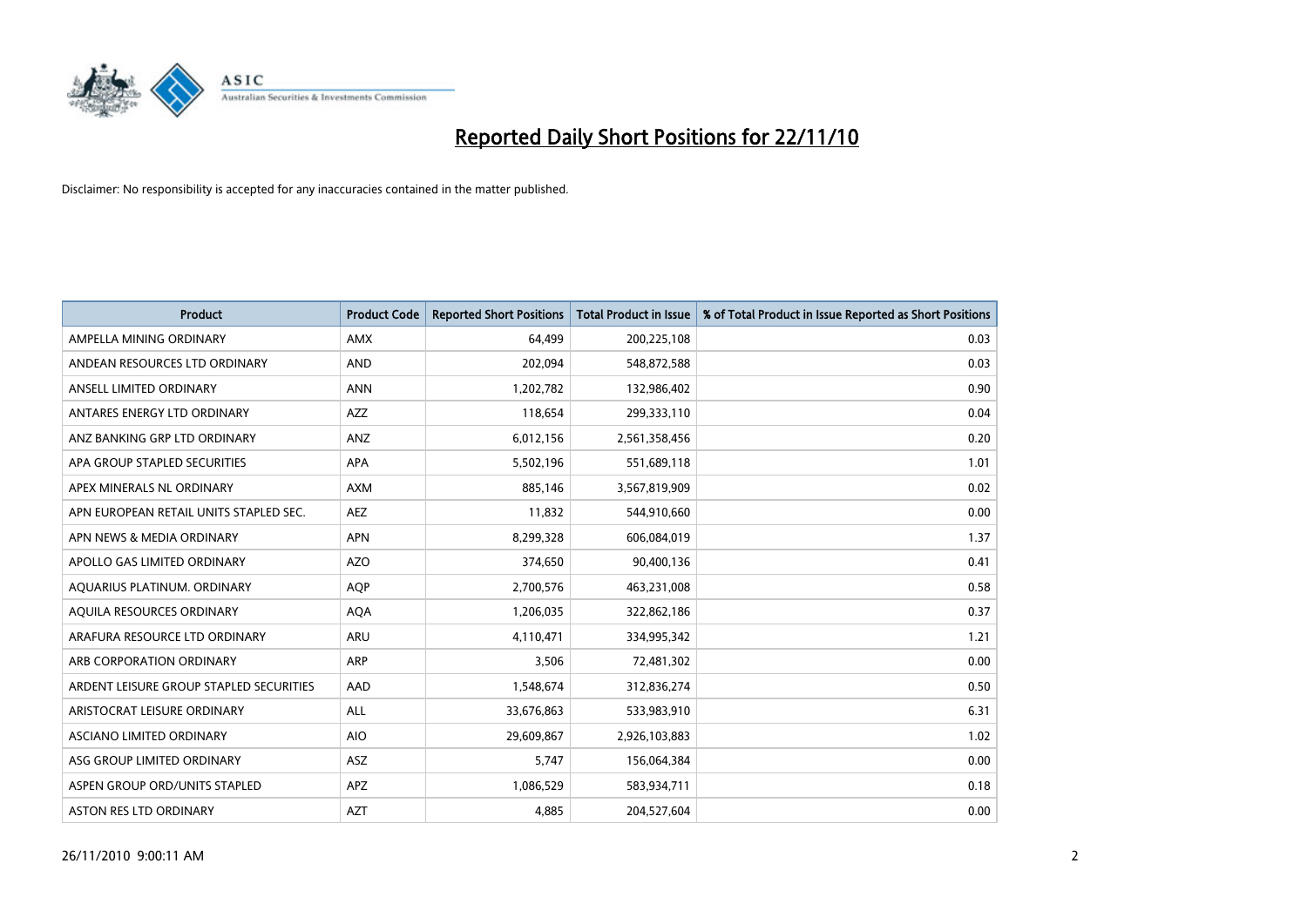

| <b>Product</b>                          | <b>Product Code</b> | <b>Reported Short Positions</b> | Total Product in Issue | % of Total Product in Issue Reported as Short Positions |
|-----------------------------------------|---------------------|---------------------------------|------------------------|---------------------------------------------------------|
| ASTRO JAP PROP GROUP STAPLED SECURITIES | AJA                 | 560,301                         | 508,212,161            | 0.11                                                    |
| ASX LIMITED ORDINARY                    | ASX                 | 1,223,468                       | 175,136,729            | 0.71                                                    |
| ATLANTIC LIMITED ORDINARY               | ATI                 | 175,324                         | 107,736,666            | 0.16                                                    |
| ATLAS IRON LIMITED ORDINARY             | <b>AGO</b>          | 5,413,488                       | 546,307,119            | 0.98                                                    |
| <b>AUCKLAND INTERNATION ORDINARY</b>    | <b>AIA</b>          | 125,689                         | 1,317,998,787          | 0.01                                                    |
| AURORA OIL & GAS ORDINARY               | <b>AUT</b>          | 235,066                         | 318,365,342            | 0.07                                                    |
| <b>AUSDRILL LIMITED ORDINARY</b>        | <b>ASL</b>          | 58,233                          | 262,467,242            | 0.01                                                    |
| AUSENCO LIMITED ORDINARY                | AAX                 | 5,366,699                       | 122,427,576            | 4.38                                                    |
| AUSTAL LIMITED ORDINARY                 | ASB                 | 196,476                         | 188,069,638            | 0.09                                                    |
| <b>AUSTAR UNITED ORDINARY</b>           | <b>AUN</b>          | 15,078,999                      | 1,271,329,063          | 1.19                                                    |
| AUSTBROKERS HOLDINGS ORDINARY           | <b>AUB</b>          | 2                               | 54,339,433             | 0.00                                                    |
| AUSTIN ENGINEERING ORDINARY             | ANG                 | 10,357                          | 71,364,403             | 0.01                                                    |
| <b>AUSTRALAND ASSETS ASSETS</b>         | AAZPB               | 1,168                           | 2,750,000              | 0.04                                                    |
| AUSTRALAND PROPERTY STAPLED SECURITY    | <b>ALZ</b>          | 213,286                         | 576,837,197            | 0.03                                                    |
| AUSTRALIAN AGRICULT, ORDINARY           | AAC                 | 1,705,847                       | 264,264,459            | 0.65                                                    |
| AUSTRALIAN EDUCATION UNITS              | <b>AEU</b>          | 625,000                         | 134,973,383            | 0.46                                                    |
| AUSTRALIAN INFRASTR, UNITS/ORDINARY     | <b>AIX</b>          | 205,219                         | 620,733,944            | 0.02                                                    |
| AUSTRALIAN PHARM. ORDINARY              | API                 | 973,474                         | 488,115,883            | 0.19                                                    |
| <b>AUTOMOTIVE HOLDINGS ORDINARY</b>     | <b>AHE</b>          | 20,488                          | 225,731,300            | 0.01                                                    |
| AVEXA LIMITED ORDINARY                  | <b>AVX</b>          | 243,657                         | 847,688,779            | 0.03                                                    |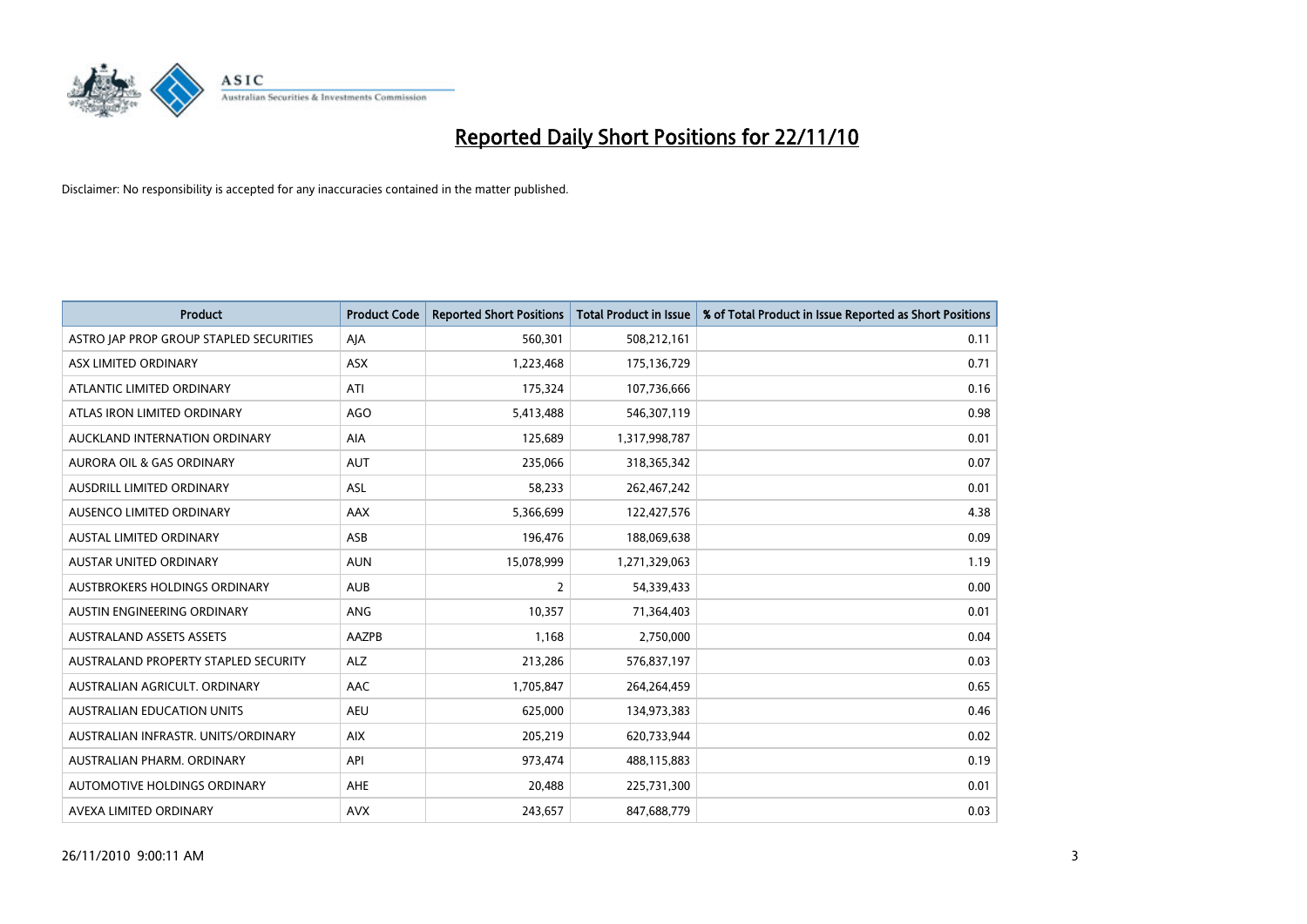

| Product                              | <b>Product Code</b> | <b>Reported Short Positions</b> | Total Product in Issue | % of Total Product in Issue Reported as Short Positions |
|--------------------------------------|---------------------|---------------------------------|------------------------|---------------------------------------------------------|
| AVOCA RESOURCES ORDINARY             | <b>AVO</b>          | 190,421                         | 302,379,660            | 0.06                                                    |
| AWB LIMITED ORDINARY                 | AWB                 | 4,121,925                       | 824,281,667            | 0.50                                                    |
| AWE LIMITED ORDINARY                 | <b>AWE</b>          | 4,283,472                       | 521,871,941            | 0.82                                                    |
| AXA ASIA PACIFIC ORDINARY            | <b>AXA</b>          | 6,132,244                       | 2,067,095,545          | 0.29                                                    |
| <b>BANK OF OUEENSLAND, ORDINARY</b>  | <b>BOQ</b>          | 1,322,489                       | 220,044,823            | 0.59                                                    |
| <b>BANNERMAN RESOURCES ORDINARY</b>  | <b>BMN</b>          | 126,515                         | 201,710,934            | 0.06                                                    |
| <b>BASS STRAIT OIL CO ORDINARY</b>   | <b>BAS</b>          | 1,482                           | 291,030,250            | 0.00                                                    |
| <b>BATHURST RESOURCES ORDINARY</b>   | <b>BTU</b>          | 3,400,000                       | 605,938,372            | 0.56                                                    |
| <b>BAUXITE RESOURCE LTD ORDINARY</b> | <b>BAU</b>          | 35,697                          | 234,379,896            | 0.02                                                    |
| <b>BC IRON LIMITED ORDINARY</b>      | <b>BCI</b>          | 21,500                          | 88,061,000             | 0.02                                                    |
| BEACH ENERGY LIMITED ORDINARY        | <b>BPT</b>          | 2,396,409                       | 1,098,548,140          | 0.21                                                    |
| BENDIGO AND ADELAIDE ORDINARY        | <b>BEN</b>          | 3,504,170                       | 357,572,785            | 0.97                                                    |
| BERKELEY RESOURCES ORDINARY          | <b>BKY</b>          | 351,591                         | 137,817,062            | 0.24                                                    |
| <b>BHP BILLITON LIMITED ORDINARY</b> | <b>BHP</b>          | 26,286,693                      | 3,356,081,497          | 0.76                                                    |
| <b>BILLABONG ORDINARY</b>            | <b>BBG</b>          | 9,121,943                       | 253,613,826            | 3.56                                                    |
| <b>BIOTA HOLDINGS ORDINARY</b>       | <b>BTA</b>          | 1,567,819                       | 180,691,377            | 0.87                                                    |
| <b>BISALLOY STEEL ORDINARY</b>       | <b>BIS</b>          | 84,480                          | 216,455,965            | 0.04                                                    |
| BKI INVESTMENT LTD ORDINARY          | <b>BKI</b>          | 508                             | 420,919,092            | 0.00                                                    |
| <b>BLACKTHORN RESOURCES ORDINARY</b> | <b>BTR</b>          | 35,848                          | 106,885,300            | 0.03                                                    |
| <b>BLUESCOPE STEEL LTD ORDINARY</b>  | <b>BSL</b>          | 13,169,322                      | 1,842,207,385          | 0.69                                                    |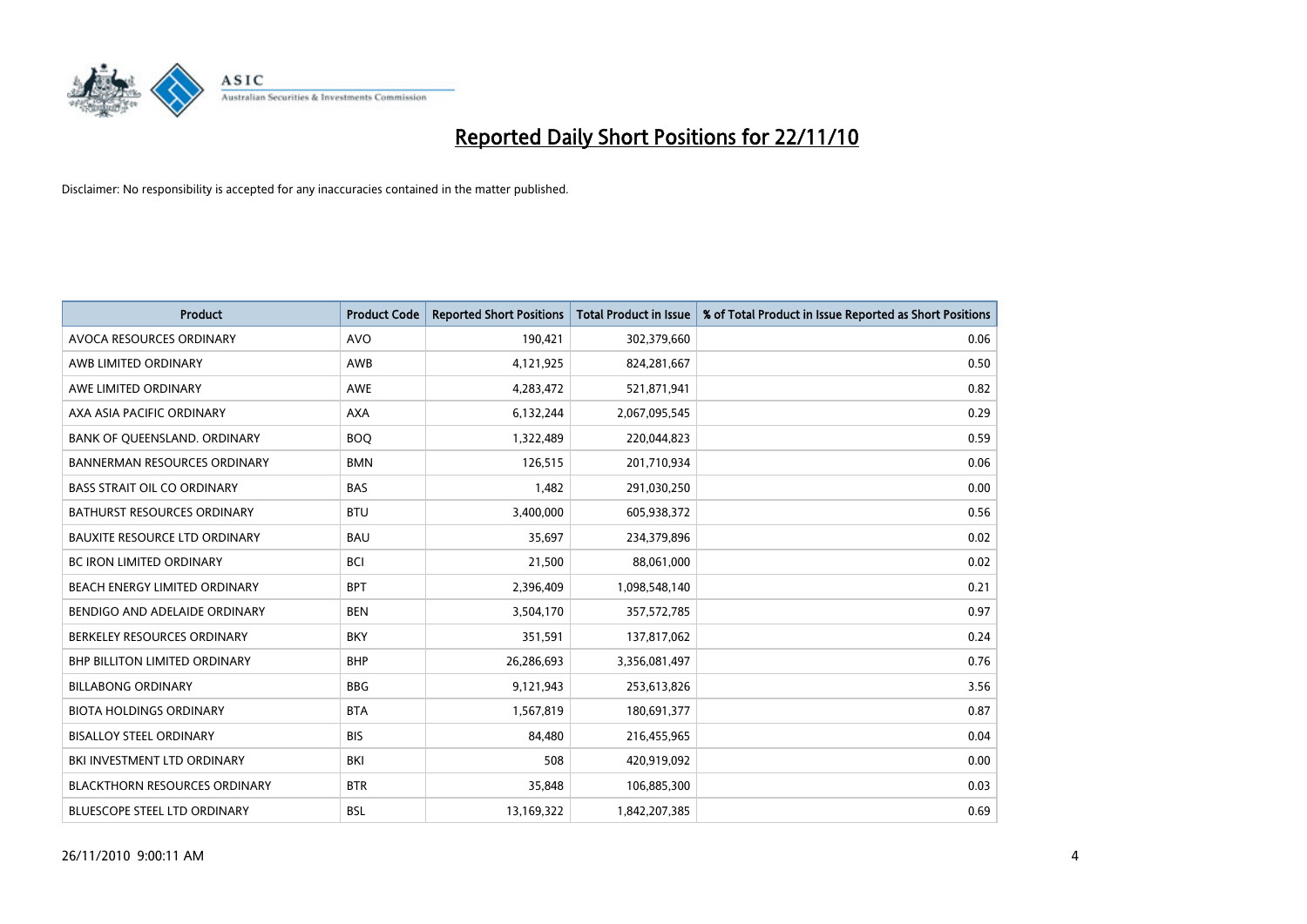

| Product                                  | <b>Product Code</b> | <b>Reported Short Positions</b> | <b>Total Product in Issue</b> | % of Total Product in Issue Reported as Short Positions |
|------------------------------------------|---------------------|---------------------------------|-------------------------------|---------------------------------------------------------|
| <b>BOART LONGYEAR ORDINARY</b>           | <b>BLY</b>          | 3,755,832                       | 461,163,412                   | 0.81                                                    |
| <b>BOOM LOGISTICS ORDINARY</b>           | <b>BOL</b>          | 337,999                         | 461,500,712                   | 0.07                                                    |
| BORAL LIMITED, ORDINARY                  | <b>BLD</b>          | 21,170,088                      | 724,369,392                   | 2.94                                                    |
| BOTSWANA METALS LTD ORDINARY             | <b>BML</b>          | 7,000                           | 106,087,760                   | 0.01                                                    |
| <b>BOW ENERGY LIMITED ORDINARY</b>       | <b>BOW</b>          | 172,931                         | 322,927,187                   | 0.05                                                    |
| <b>BRADKEN LIMITED ORDINARY</b>          | <b>BKN</b>          | 421,081                         | 139,639,929                   | 0.30                                                    |
| <b>BRAMBLES LIMITED ORDINARY</b>         | <b>BXB</b>          | 9,816,806                       | 1,434,431,389                 | 0.68                                                    |
| BREVILLE GROUP LTD ORDINARY              | <b>BRG</b>          | 2,740                           | 129,615,322                   | 0.00                                                    |
| BRICKWORKS LIMITED ORDINARY              | <b>BKW</b>          | 28,339                          | 147,567,333                   | 0.01                                                    |
| <b>BROCKMAN RESOURCES ORDINARY</b>       | <b>BRM</b>          | 165,127                         | 142,913,151                   | 0.12                                                    |
| <b>BUNNINGS WAREHOUSE ORDINARY UNITS</b> | <b>BWP</b>          | 497,788                         | 427,042,646                   | 0.11                                                    |
| <b>BUREY GOLD LIMITED ORDINARY</b>       | <b>BYR</b>          | 41,900                          | 238,685,017                   | 0.02                                                    |
| <b>BURU ENERGY ORDINARY</b>              | <b>BRU</b>          | 171,612                         | 182,780,549                   | 0.09                                                    |
| <b>CABCHARGE AUSTRALIA ORDINARY</b>      | CAB                 | 1,154,732                       | 120,437,014                   | 0.95                                                    |
| CALTEX AUSTRALIA ORDINARY                | <b>CTX</b>          | 7,681,319                       | 270,000,000                   | 2.82                                                    |
| CAMPBELL BROTHERS ORDINARY               | <b>CPB</b>          | 109,274                         | 66,959,593                    | 0.17                                                    |
| CAPE LAMBERT RES LTD ORDINARY            | <b>CFE</b>          | 1,826,571                       | 593,166,467                   | 0.30                                                    |
| <b>CARBON ENERGY ORDINARY</b>            | <b>CNX</b>          | 460,375                         | 609,747,650                   | 0.07                                                    |
| CARDNO LIMITED ORDINARY                  | CDD                 | 17,095                          | 105,797,439                   | 0.01                                                    |
| CARNARVON PETROLEUM ORDINARY             | <b>CVN</b>          | 1,311,304                       | 686,759,634                   | 0.19                                                    |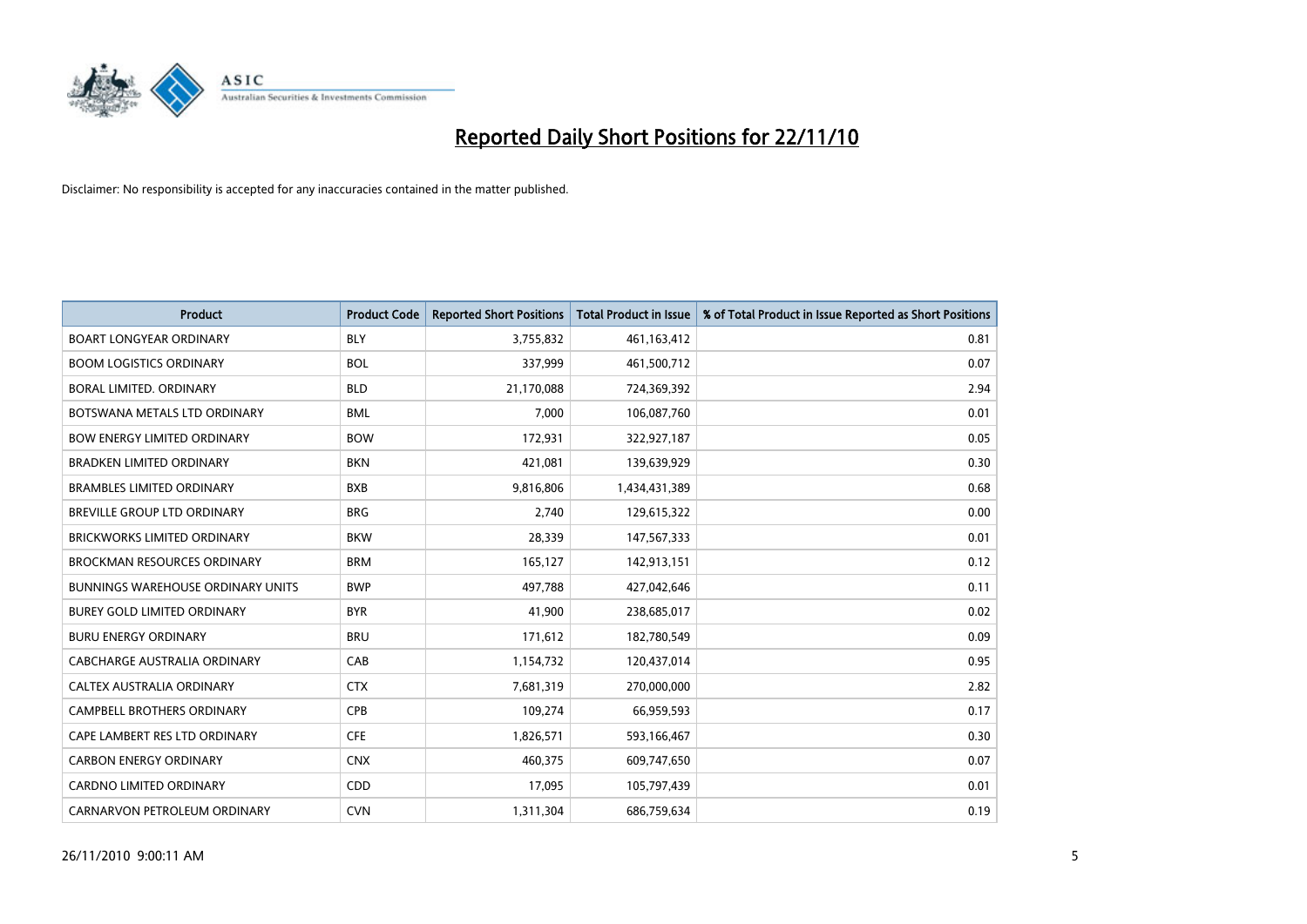

| <b>Product</b>                                | <b>Product Code</b> | <b>Reported Short Positions</b> | Total Product in Issue | % of Total Product in Issue Reported as Short Positions |
|-----------------------------------------------|---------------------|---------------------------------|------------------------|---------------------------------------------------------|
| <b>CARNEGIE WAVE ENERGY ORDINARY</b>          | <b>CWE</b>          | 83,000                          | 565,237,627            | 0.01                                                    |
| <b>CARPATHIAN RESOURCES ORDINARY</b>          | <b>CPN</b>          | 75,000                          | 265,533,501            | 0.03                                                    |
| CARPENTARIA EXP. LTD ORDINARY                 | CAP                 | 9,777                           | 94,171,301             | 0.01                                                    |
| CARSALES.COM LTD ORDINARY                     | <b>CRZ</b>          | 1,196,789                       | 232,750,800            | 0.52                                                    |
| CASH CONVERTERS ORD/DIV ACCESS                | CCV                 | 147.091                         | 379,761,025            | 0.03                                                    |
| <b>CASPIAN OIL &amp; GAS ORDINARY</b>         | <b>CIG</b>          | 50,000                          | 1,331,500,513          | 0.00                                                    |
| CATALPA RESOURCES ORDINARY                    | CAH                 | 128,997                         | 162,776,842            | 0.08                                                    |
| <b>CEC GROUP LIMITED ORDINARY</b>             | <b>CEG</b>          | 1,750                           | 79,662,662             | 0.00                                                    |
| <b>CELLNET GROUP ORDINARY</b>                 | <b>CLT</b>          | 1,342                           | 69,875,723             | 0.00                                                    |
| <b>CENTENNIAL COAL ORDINARY</b>               | <b>CEY</b>          | 419,037                         | 395,126,381            | 0.11                                                    |
| CENTRAL PETROLEUM ORDINARY                    | <b>CTP</b>          | 11,455                          | 982,297,842            | 0.00                                                    |
| <b>CENTRO PROPERTIES UNITS/ORD STAPLED</b>    | <b>CNP</b>          | 539,468                         | 972,414,514            | 0.05                                                    |
| <b>CENTRO RETAIL GROUP STAPLED SECURITIES</b> | <b>CER</b>          | 861,558                         | 2,286,399,424          | 0.03                                                    |
| <b>CERAMIC FUEL CELLS ORDINARY</b>            | <b>CFU</b>          | 140,326                         | 1,200,679,566          | 0.01                                                    |
| <b>CFS RETAIL PROPERTY UNITS</b>              | <b>CFX</b>          | 32,575,055                      | 2,820,392,571          | 1.15                                                    |
| <b>CHALLENGER DIV.PRO. STAPLED UNITS</b>      | <b>CDI</b>          | 53,091                          | 913,426,007            | 0.00                                                    |
| <b>CHALLENGER F.S.G.LTD ORDINARY</b>          | <b>CGF</b>          | 8,637,496                       | 502,403,359            | 1.70                                                    |
| CHALLENGER INFRAST. STAPLED UNITS             | <b>CIF</b>          | 15,371                          | 316,223,785            | 0.00                                                    |
| <b>CHANDLER MACLEOD LTD ORDINARY</b>          | <b>CMG</b>          | 11,970                          | 422,031,685            | 0.00                                                    |
| CHARTER HALL GROUP STAPLED US P DEF SET       | CHCDA               | 690,756                         | 306, 341, 272          | 0.23                                                    |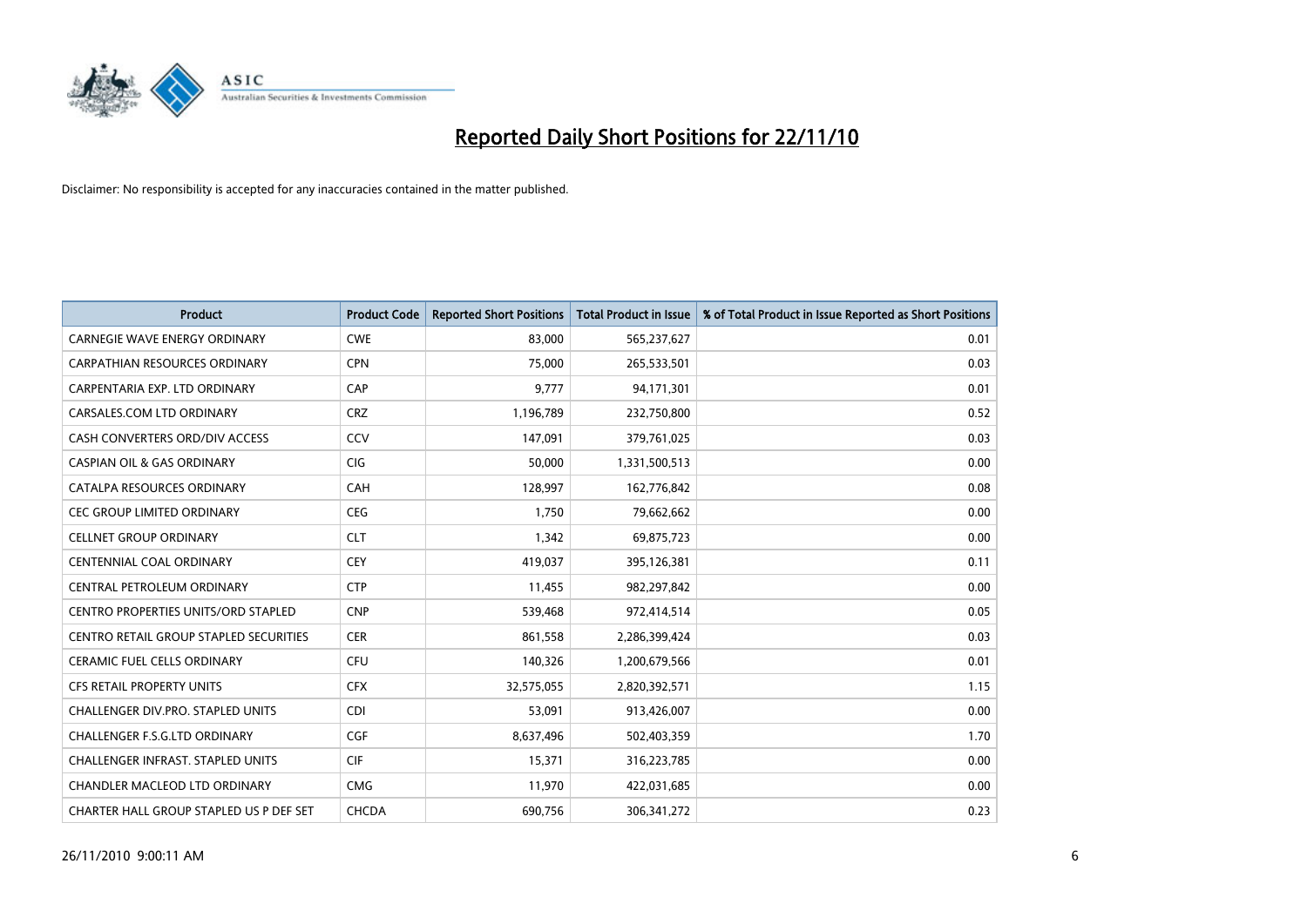

| <b>Product</b>                           | <b>Product Code</b> | <b>Reported Short Positions</b> | Total Product in Issue | % of Total Product in Issue Reported as Short Positions |
|------------------------------------------|---------------------|---------------------------------|------------------------|---------------------------------------------------------|
| <b>CHARTER HALL OFFICE UNIT</b>          | CQO                 | 668,640                         | 493,319,730            | 0.15                                                    |
| <b>CHARTER HALL RETAIL UNITS</b>         | <b>COR</b>          | 152,817                         | 305,810,723            | 0.05                                                    |
| CHEMGENEX PHARMACEUT ORDINARY            | <b>CXS</b>          | 195,195                         | 283,348,870            | 0.07                                                    |
| CITADEL RESOURCE GRP ORDINARY            | CGG                 | 1,711,854                       | 2,367,666,467          | 0.07                                                    |
| CITIGOLD CORP LTD ORDINARY               | <b>CTO</b>          | 2,252,999                       | 964,512,301            | 0.24                                                    |
| CLINUVEL PHARMACEUT. DEFERRED SETTLEMENT | <b>CUVDA</b>        | 4,127                           | 30,344,367             | 0.01                                                    |
| <b>CLOUGH LIMITED ORDINARY</b>           | <b>CLO</b>          | 640,669                         | 770,906,269            | 0.07                                                    |
| <b>COAL &amp; ALLIED ORDINARY</b>        | <b>CNA</b>          | 7,919                           | 86,584,735             | 0.01                                                    |
| COAL OF AFRICA LTD ORDINARY              | <b>CZA</b>          | 902,789                         | 530,514,663            | 0.16                                                    |
| <b>COALSPUR MINES LTD ORDINARY</b>       | <b>CPL</b>          | 1,054,164                       | 437,857,575            | 0.24                                                    |
| COCA-COLA AMATIL ORDINARY                | <b>CCL</b>          | 3,533,879                       | 755,998,717            | 0.45                                                    |
| COCHLEAR LIMITED ORDINARY                | <b>COH</b>          | 938,085                         | 56,666,632             | 1.65                                                    |
| <b>COCKATOO COAL ORDINARY</b>            | <b>COK</b>          | 641,000                         | 970,036,951            | 0.07                                                    |
| <b>COEUR D'ALENE MINES. CDI 1:1</b>      | <b>CXC</b>          | 1,000                           | 3,255,019              | 0.03                                                    |
| <b>COFFEY INTERNATIONAL ORDINARY</b>     | <b>COF</b>          | 27,164                          | 130,211,293            | 0.02                                                    |
| COMMONWEALTH BANK, ORDINARY              | <b>CBA</b>          | 14,191,142                      | 1,548,882,074          | 0.88                                                    |
| <b>COMMONWEALTH PROP ORDINARY UNITS</b>  | <b>CPA</b>          | 19,513,723                      | 2,012,803,230          | 0.97                                                    |
| <b>COMPASS RESOURCES ORDINARY</b>        | <b>CMR</b>          | 101,480                         | 147,402,920            | 0.07                                                    |
| <b>COMPUTERSHARE LTD ORDINARY</b>        | <b>CPU</b>          | 3,071,131                       | 555,664,059            | 0.55                                                    |
| <b>CONNECTEAST GROUP STAPLED</b>         | <b>CEU</b>          | 33,032,755                      | 3,940,145,951          | 0.83                                                    |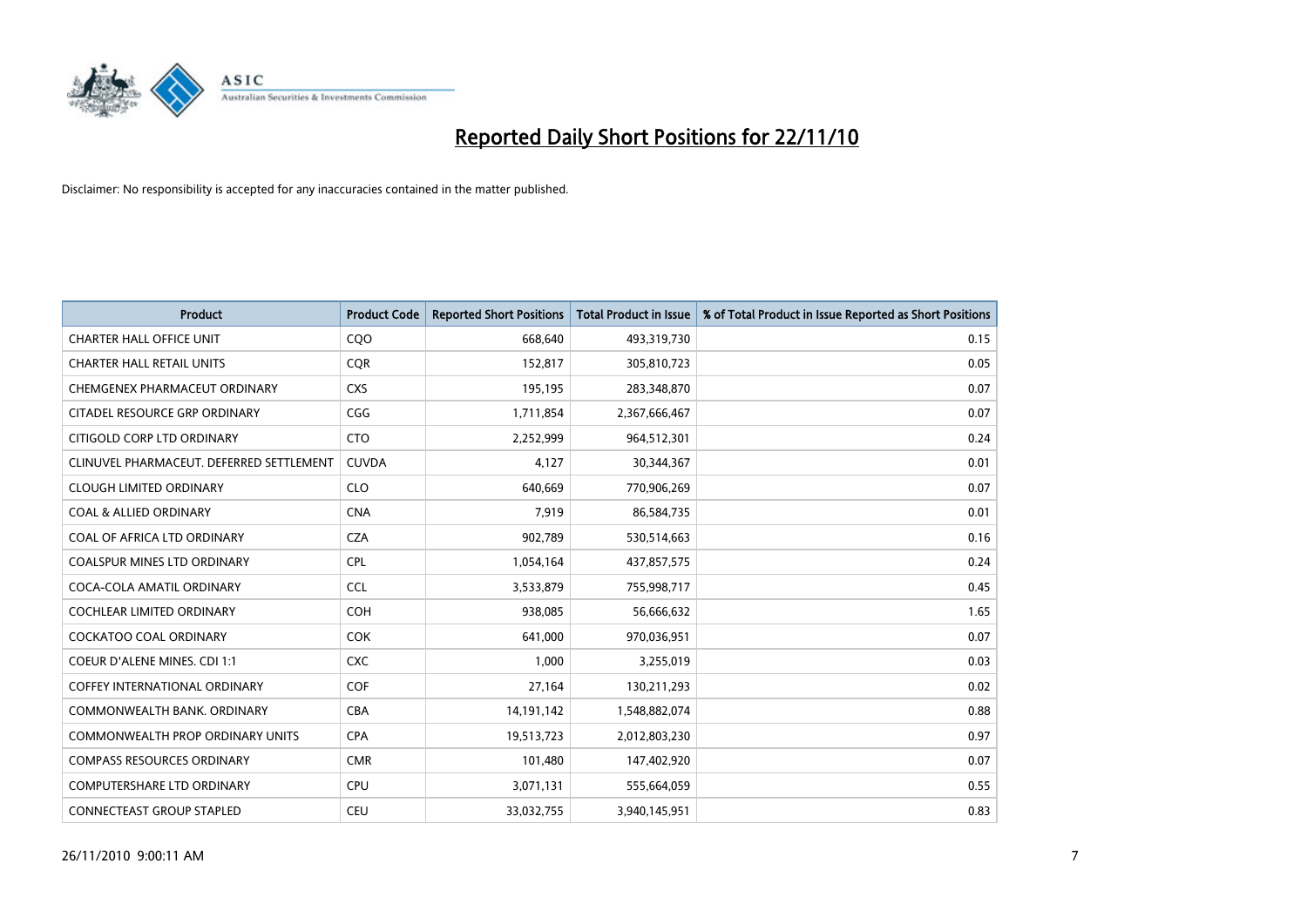

| Product                                  | <b>Product Code</b> | <b>Reported Short Positions</b> | <b>Total Product in Issue</b> | % of Total Product in Issue Reported as Short Positions |
|------------------------------------------|---------------------|---------------------------------|-------------------------------|---------------------------------------------------------|
| CONQUEST MINING ORDINARY                 | CQT                 | 658,986                         | 532,320,600                   | 0.12                                                    |
| CONSOLIDATED MEDIA. ORDINARY             | <b>CMI</b>          | 2,014,509                       | 561,834,996                   | 0.36                                                    |
| <b>CONTANGO MICROCAP ORDINARY</b>        | <b>CTN</b>          | 7,500                           | 145,708,783                   | 0.01                                                    |
| COOPER ENERGY LTD ORDINARY               | <b>COE</b>          | 223,019                         | 292,576,001                   | 0.08                                                    |
| <b>COPPER STRIKE LTD ORDINARY</b>        | <b>CSE</b>          | 714                             | 129,455,571                   | 0.00                                                    |
| <b>COUNT FINANCIAL ORDINARY</b>          | COU                 | 16,748                          | 262,212,976                   | 0.01                                                    |
| <b>CRANE GROUP LIMITED ORDINARY</b>      | <b>CRG</b>          | 1,663,483                       | 79,110,667                    | 2.08                                                    |
| <b>CROMWELL GROUP STAPLED SECURITIES</b> | <b>CMW</b>          | 184,561                         | 909,626,240                   | 0.02                                                    |
| <b>CROWN LIMITED ORDINARY</b>            | <b>CWN</b>          | 2,033,456                       | 754,131,800                   | 0.26                                                    |
| <b>CSG LIMITED ORDINARY</b>              | CSV                 | 396,512                         | 244,874,695                   | 0.16                                                    |
| <b>CSL LIMITED ORDINARY</b>              | <b>CSL</b>          | 6,587,350                       | 548,912,102                   | 1.18                                                    |
| <b>CSR LIMITED ORDINARY</b>              | <b>CSR</b>          | 6,933,685                       | 1,517,909,514                 | 0.45                                                    |
| <b>CUDECO LIMITED ORDINARY</b>           | CDU                 | 1,411,475                       | 145,412,643                   | 0.97                                                    |
| <b>CUSTOMERS LIMITED ORDINARY</b>        | <b>CUS</b>          | 181,007                         | 134,869,357                   | 0.12                                                    |
| DART ENERGY LTD ORDINARY                 | <b>DTE</b>          | 1,968,396                       | 538,188,184                   | 0.37                                                    |
| DATA#3 LIMITED ORDINARY                  | <b>DTL</b>          | 126                             | 15,397,495                    | 0.00                                                    |
| DAVID JONES LIMITED ORDINARY             | <b>DJS</b>          | 12,315,946                      | 514,034,694                   | 2.41                                                    |
| <b>DECMIL GROUP LIMITED ORDINARY</b>     | <b>DCG</b>          | 17,397                          | 123,804,568                   | 0.01                                                    |
| DEEP YELLOW LIMITED ORDINARY             | <b>DYL</b>          | 15,876                          | 1,125,814,458                 | 0.00                                                    |
| DEVINE LIMITED ORDINARY                  | <b>DVN</b>          | 1,000                           | 634,918,223                   | 0.00                                                    |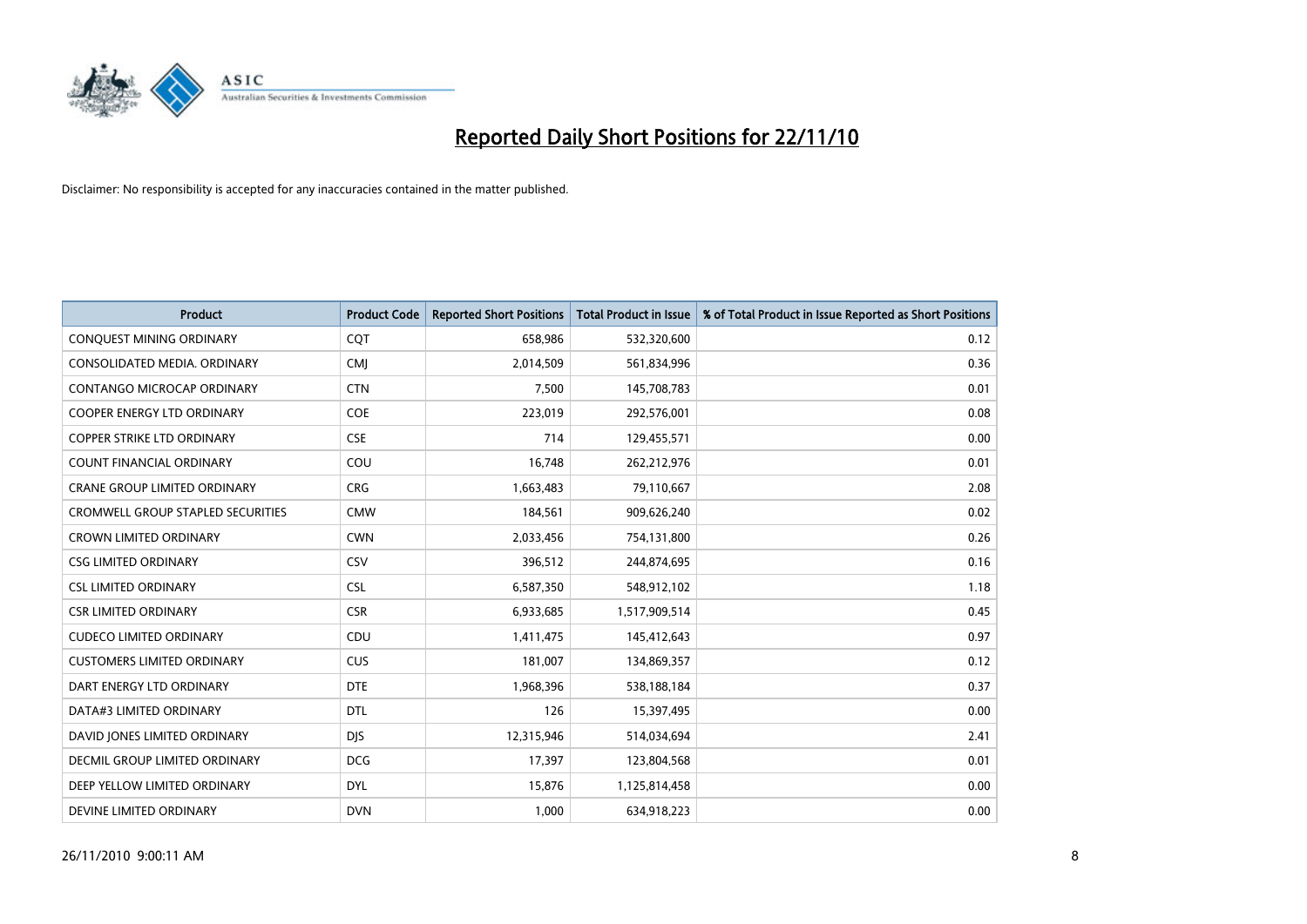

| <b>Product</b>                            | <b>Product Code</b> | <b>Reported Short Positions</b> | <b>Total Product in Issue</b> | % of Total Product in Issue Reported as Short Positions |
|-------------------------------------------|---------------------|---------------------------------|-------------------------------|---------------------------------------------------------|
| DEXUS PROPERTY GROUP STAPLED UNITS        | <b>DXS</b>          | 12,627,369                      | 4,839,024,176                 | 0.26                                                    |
| DISCOVERY METALS LTD ORDINARY             | <b>DML</b>          | 476,047                         | 347,502,585                   | 0.13                                                    |
| DOMINION MINING ORDINARY                  | <b>DOM</b>          | 188,078                         | 103,520,259                   | 0.18                                                    |
| DOMINO PIZZA ENTERPR ORDINARY             | <b>DMP</b>          | 3                               | 68,407,674                    | 0.00                                                    |
| DOWNER EDI LIMITED ORDINARY               | <b>DOW</b>          | 2,014,184                       | 343,178,483                   | 0.59                                                    |
| DUET GROUP STAPLED US PROHIBIT.           | <b>DUE</b>          | 1,794,471                       | 887,304,690                   | 0.20                                                    |
| <b>DULUXGROUP LIMITED ORDINARY</b>        | <b>DLX</b>          | 324,688                         | 366,992,120                   | 0.08                                                    |
| DYESOL LIMITED ORDINARY                   | <b>DYE</b>          | 340,000                         | 143,379,333                   | 0.24                                                    |
| EASTERN STAR GAS ORDINARY                 | ESG                 | 2,786,488                       | 991,567,041                   | 0.26                                                    |
| EDT RETAIL TRUST UNITS                    | <b>EDT</b>          | 99,457                          | 4,700,290,868                 | 0.00                                                    |
| <b>ELDERS LIMITED ORDINARY</b>            | <b>ELD</b>          | 19,189,963                      | 448,598,480                   | 4.27                                                    |
| ELDORADO GOLD CORP CDI 1:1                | EAU                 | 19,500                          | 20,934,663                    | 0.09                                                    |
| ELIXIR PETROLEUM LTD ORDINARY             | <b>EXR</b>          | 324,400                         | 188,988,472                   | 0.17                                                    |
| <b>EMECO HOLDINGS ORDINARY</b>            | <b>EHL</b>          | 37,536                          | 631,237,586                   | 0.00                                                    |
| <b>ENERGY RESOURCES ORDINARY 'A'</b>      | <b>ERA</b>          | 2,159,949                       | 190,737,934                   | 1.14                                                    |
| <b>ENERGY WORLD CORPOR, ORDINARY</b>      | <b>EWC</b>          | 2,012,186                       | 1,561,166,672                 | 0.12                                                    |
| <b>ENTEK ENERGY LTD ORDINARY</b>          | <b>ETE</b>          | 489,903                         | 287,692,535                   | 0.17                                                    |
| <b>ENTELLECT SOLUTIONS ORDINARY</b>       | <b>ESN</b>          | 464,050                         | 1,740,334,200                 | 0.03                                                    |
| <b>ENVESTRA LIMITED ORDINARY</b>          | <b>ENV</b>          | 1,508,288                       | 1,430,398,609                 | 0.10                                                    |
| EQUINOX MINERALS LTD CHESS DEPOSITARY INT | EON                 | 5,757,829                       | 708,378,211                   | 0.83                                                    |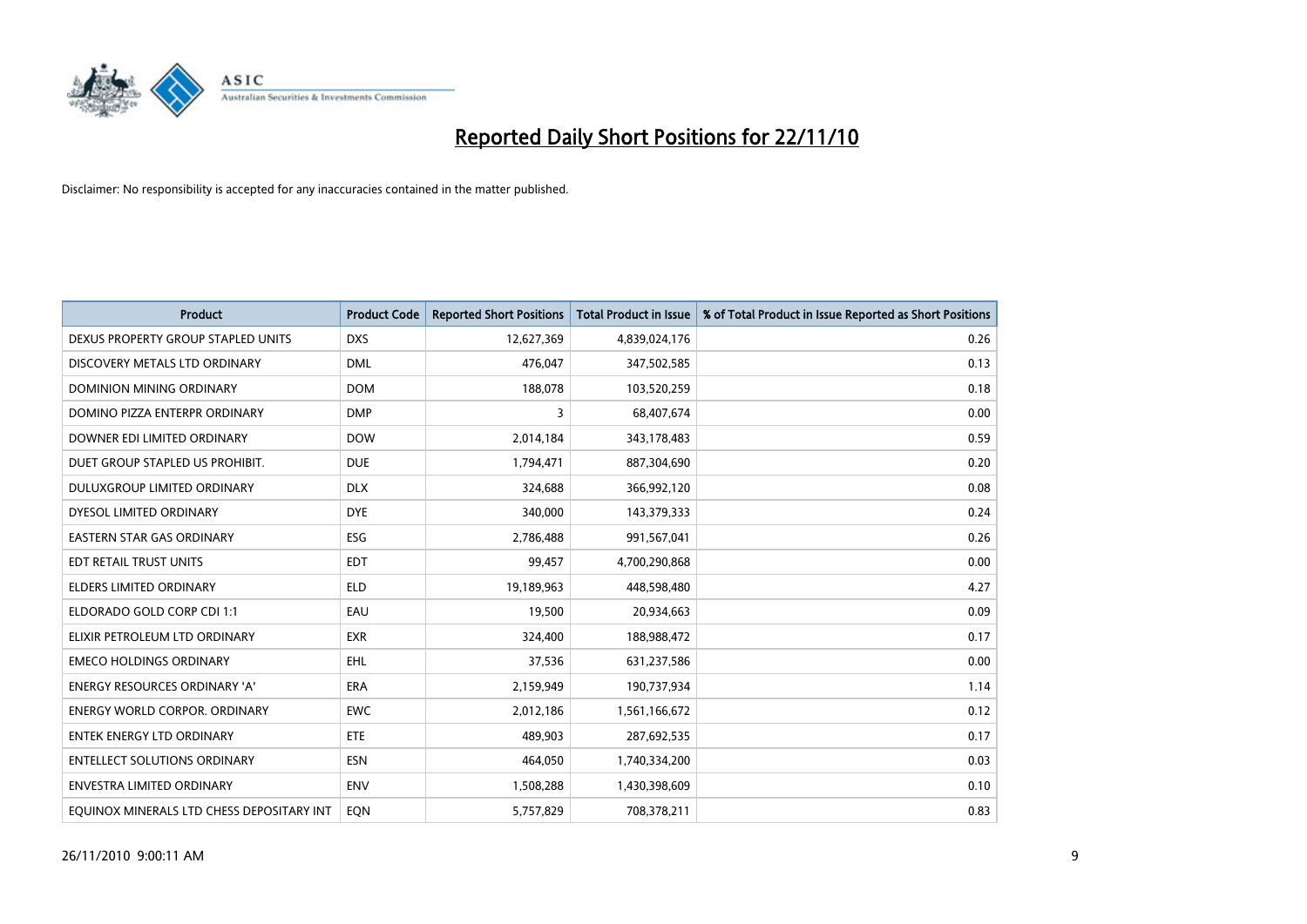

| Product                               | <b>Product Code</b> | <b>Reported Short Positions</b> | <b>Total Product in Issue</b> | % of Total Product in Issue Reported as Short Positions |
|---------------------------------------|---------------------|---------------------------------|-------------------------------|---------------------------------------------------------|
| <b>EVEREST FINANCIAL ORDINARY</b>     | <b>EFG</b>          | 4,300                           | 251,442,316                   | 0.00                                                    |
| EXTRACT RESOURCES ORDINARY            | <b>EXT</b>          | 684,688                         | 243,302,298                   | 0.27                                                    |
| FAIRFAX MEDIA LTD ORDINARY            | <b>FXI</b>          | 268,675,506                     | 2,351,955,725                 | 11.43                                                   |
| FANTASTIC HOLDINGS ORDINARY           | <b>FAN</b>          | 3,000                           | 102,693,495                   | 0.00                                                    |
| FERRAUS LIMITED ORDINARY              | <b>FRS</b>          | 370                             | 205,700,890                   | 0.00                                                    |
| FISHER & PAYKEL APP. ORDINARY         | <b>FPA</b>          | 10,181,197                      | 724,235,162                   | 1.41                                                    |
| FISHER & PAYKEL H. ORDINARY           | <b>FPH</b>          | 2,029,481                       | 517,444,890                   | 0.39                                                    |
| FKP PROPERTY GROUP STAPLED SECURITIES | <b>FKP</b>          | 3,782,794                       | 1,174,033,185                 | 0.32                                                    |
| FLEETWOOD CORP ORDINARY               | <b>FWD</b>          | 89,224                          | 57,278,146                    | 0.15                                                    |
| FLETCHER BUILDING ORDINARY            | <b>FBU</b>          | 635,267                         | 611,250,393                   | 0.10                                                    |
| FLEXIGROUP LIMITED ORDINARY           | <b>FXL</b>          | 25,626                          | 275,472,492                   | 0.01                                                    |
| <b>FLIGHT CENTRE ORDINARY</b>         | <b>FLT</b>          | 2,659,958                       | 99,787,921                    | 2.67                                                    |
| FLINDERS MINES LTD ORDINARY           | <b>FMS</b>          | 20,946,166                      | 1,820,149,571                 | 1.15                                                    |
| <b>FORGE GROUP LIMITED ORDINARY</b>   | FGE                 |                                 | 82,814,014                    | 0.00                                                    |
| FORTE ENERGY NL ORDINARY              | <b>FTE</b>          | 2,658,986                       | 580,658,031                   | 0.46                                                    |
| FORTESCUE METALS GRP ORDINARY         | <b>FMG</b>          | 9,126,183                       | 3,111,805,238                 | 0.26                                                    |
| <b>FOSTER'S GROUP ORDINARY</b>        | FGL                 | 5,743,569                       | 1,930,723,313                 | 0.30                                                    |
| FTD CORPORATION ORDINARY              | <b>FTD</b>          | 8,088                           | 100,421,069                   | 0.01                                                    |
| FUNTASTIC LIMITED ORDINARY            | <b>FUN</b>          | 322,528                         | 340,997,682                   | 0.09                                                    |
| <b>G.U.D. HOLDINGS ORDINARY</b>       | <b>GUD</b>          | 163,176                         | 68,426,721                    | 0.23                                                    |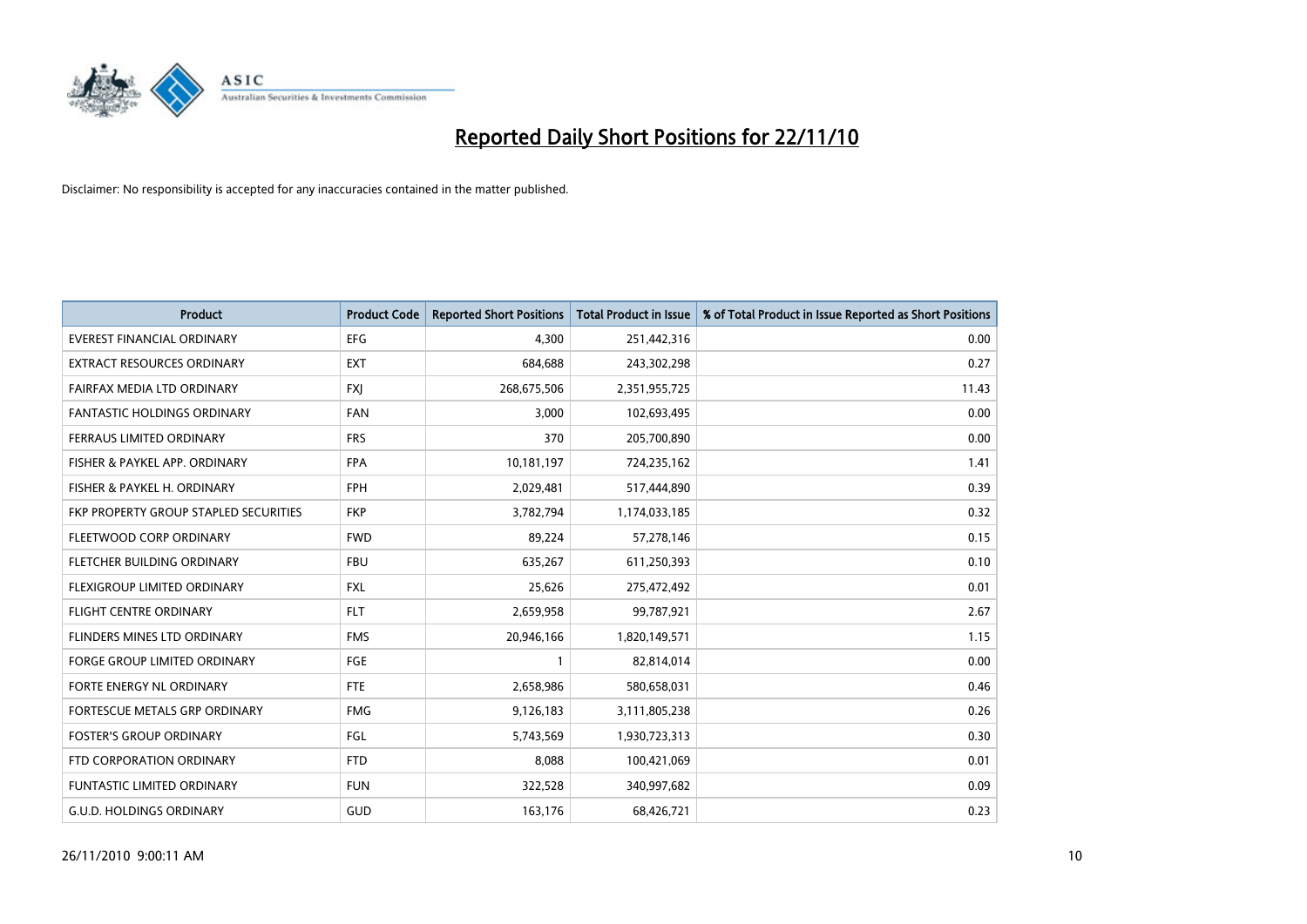

| <b>Product</b>                            | <b>Product Code</b> | <b>Reported Short Positions</b> | <b>Total Product in Issue</b> | % of Total Product in Issue Reported as Short Positions |
|-------------------------------------------|---------------------|---------------------------------|-------------------------------|---------------------------------------------------------|
| <b>GALAXY RESOURCES ORDINARY</b>          | <b>GXY</b>          | 444.844                         | 191,903,358                   | 0.22                                                    |
| <b>GEODYNAMICS LIMITED ORDINARY</b>       | GDY                 | 322,174                         | 292,840,219                   | 0.11                                                    |
| <b>GINDALBIE METALS LTD ORDINARY</b>      | GBG                 | 12,773,422                      | 850,108,099                   | 1.50                                                    |
| <b>GIRALIA RESOURCES NL ORDINARY</b>      | GIR                 | 295,189                         | 181,160,170                   | 0.16                                                    |
| <b>GLOBAL MINING ORDINARY</b>             | <b>GMI</b>          | 8,951                           | 191,820,968                   | 0.00                                                    |
| <b>GLOBAL PETROLEUM ORDINARY</b>          | GBP                 | 21,594                          | 174,444,787                   | 0.01                                                    |
| <b>GLOUCESTER COAL ORDINARY</b>           | GCL                 | 255,053                         | 140,447,062                   | 0.18                                                    |
| <b>GME RESOURCES LTD ORDINARY</b>         | <b>GME</b>          | 800                             | 302,352,750                   | 0.00                                                    |
| <b>GOLDEN GATE PETROL ORDINARY</b>        | GGP                 | 11,538                          | 1,067,159,955                 | 0.00                                                    |
| <b>GOLDEN WEST RESOURCE ORDINARY</b>      | GWR                 | 1,617                           | 164,606,127                   | 0.00                                                    |
| <b>GOODMAN FIELDER, ORDINARY</b>          | <b>GFF</b>          | 10,490,461                      | 1,380,386,438                 | 0.77                                                    |
| <b>GOODMAN GROUP STAPLED US PROHIBIT.</b> | <b>GMG</b>          | 5,463,423                       | 6,369,751,394                 | 0.08                                                    |
| <b>GPT GROUP STAPLED SEC.</b>             | <b>GPT</b>          | 11,665,653                      | 1,855,529,431                 | 0.62                                                    |
| <b>GRAINCORP LIMITED A CLASS ORDINARY</b> | <b>GNC</b>          | 219,840                         | 198,318,900                   | 0.12                                                    |
| <b>GRANGE RESOURCES, ORDINARY</b>         | <b>GRR</b>          | 1,495,899                       | 1,152,077,403                 | 0.13                                                    |
| <b>GREENLAND MIN EN LTD ORDINARY</b>      | GGG                 | 421,761                         | 270,381,502                   | 0.15                                                    |
| <b>GRYPHON MINERALS LTD ORDINARY</b>      | GRY                 | 15,687                          | 289,272,058                   | 0.00                                                    |
| GUINNESS PEAT GROUP. CHESS DEPOSITARY INT | <b>GPG</b>          | 55                              | 304,490,416                   | 0.00                                                    |
| <b>GUNNS LIMITED ORDINARY</b>             | GNS                 | 12,684,713                      | 806,734,892                   | 1.56                                                    |
| <b>GWA GROUP LTD ORDINARY</b>             | <b>GWA</b>          | 2,800,018                       | 301,102,514                   | 0.94                                                    |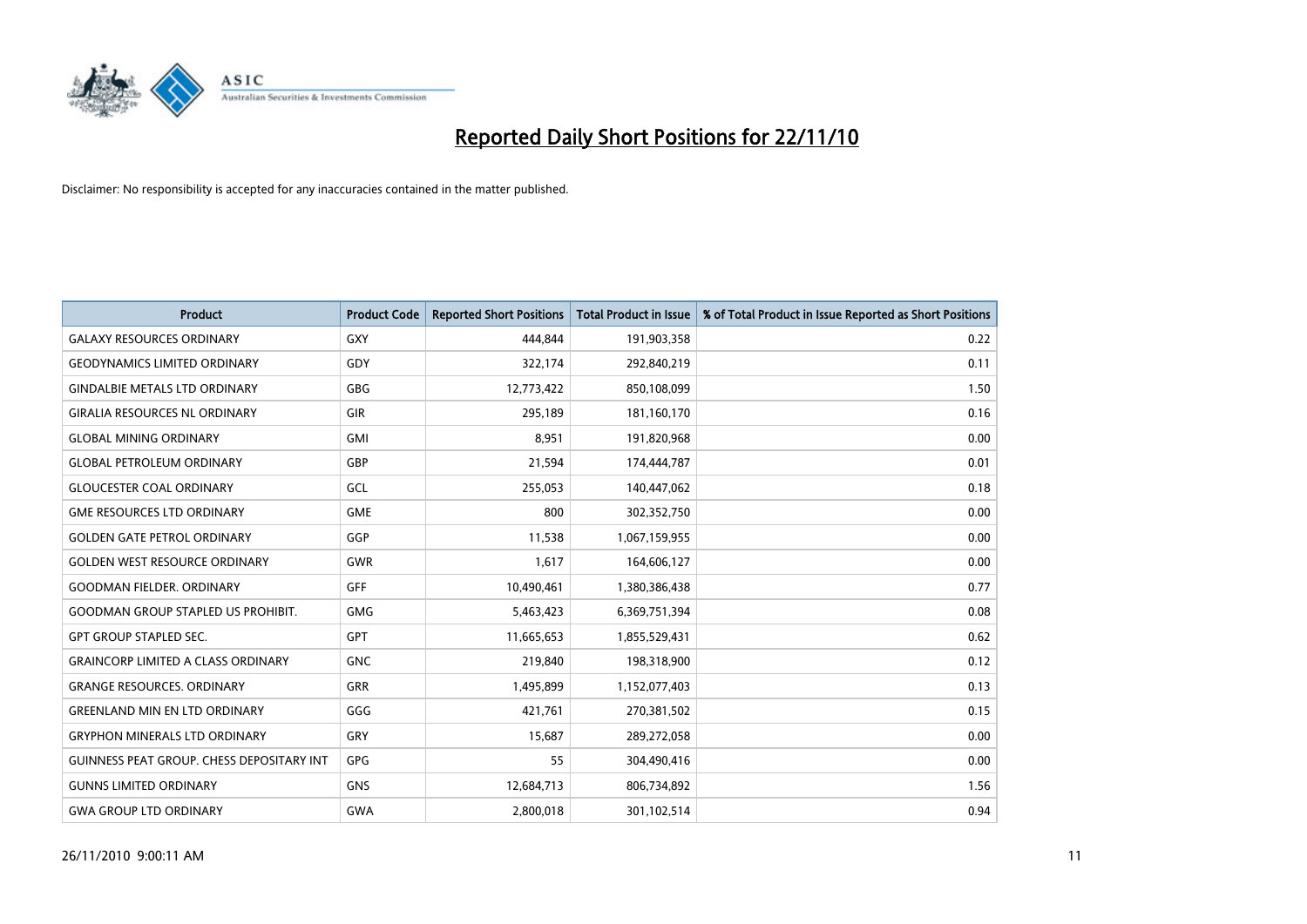

| Product                               | <b>Product Code</b> | <b>Reported Short Positions</b> | <b>Total Product in Issue</b> | % of Total Product in Issue Reported as Short Positions |
|---------------------------------------|---------------------|---------------------------------|-------------------------------|---------------------------------------------------------|
| HARVEY NORMAN ORDINARY                | <b>HVN</b>          | 31,396,742                      | 1,062,316,784                 | 2.97                                                    |
| HASTIE GROUP LIMITED ORDINARY         | <b>HST</b>          | 906,831                         | 239,716,924                   | 0.37                                                    |
| HASTINGS DIVERSIFIED STAPLED SECURITY | <b>HDF</b>          | 287,487                         | 518,300,758                   | 0.04                                                    |
| <b>HEARTWARE INT INC CDI 35:1</b>     | <b>HIN</b>          | 272,008                         | 66,059,280                    | 0.41                                                    |
| <b>HENDERSON GROUP CDI 1:1</b>        | <b>HGG</b>          | 6,224,348                       | 560,588,825                   | 1.10                                                    |
| HFA HOLDINGS LIMITED ORDINARY         | <b>HFA</b>          | 1,820,937                       | 469,330,170                   | 0.38                                                    |
| <b>HIGHLANDS PACIFIC ORDINARY</b>     | <b>HIG</b>          | 2,382,805                       | 685,407,148                   | 0.35                                                    |
| HILLGROVE RES LTD ORDINARY            | <b>HGO</b>          | 2,650,396                       | 540,803,911                   | 0.50                                                    |
| HILLS HOLDINGS LTD ORDINARY           | <b>HIL</b>          | 194,426                         | 248,676,841                   | 0.07                                                    |
| HORIZON OIL LIMITED ORDINARY          | <b>HZN</b>          | 2,998,658                       | 1,130,311,515                 | 0.26                                                    |
| <b>ICON ENERGY LIMITED ORDINARY</b>   | <b>ICN</b>          | 67,000                          | 439,801,394                   | 0.02                                                    |
| <b>IINET LIMITED ORDINARY</b>         | <b>IIN</b>          | 1,377,665                       | 151,963,119                   | 0.90                                                    |
| <b>ILUKA RESOURCES ORDINARY</b>       | ILU                 | 4,821,247                       | 418,700,517                   | 1.14                                                    |
| <b>IMDEX LIMITED ORDINARY</b>         | <b>IMD</b>          | 4,099                           | 197,047,128                   | 0.00                                                    |
| IMF (AUSTRALIA) LTD ORDINARY          | <b>IMF</b>          | 335,954                         | 122,496,819                   | 0.27                                                    |
| <b>IMX RESOURCES LTD ORDINARY</b>     | <b>IXR</b>          | 20,000                          | 262,552,803                   | 0.01                                                    |
| <b>INCITEC PIVOT ORDINARY</b>         | <b>IPL</b>          | 1,666,446                       | 1,628,730,107                 | 0.10                                                    |
| INDAGO RESOURCES LTD ORDINARY         | IDG                 | 8,179                           | 78,383,343                    | 0.01                                                    |
| <b>INDEPENDENCE GROUP ORDINARY</b>    | IGO                 | 408,940                         | 135,600,972                   | 0.29                                                    |
| INDOPHIL RESOURCES ORDINARY           | <b>IRN</b>          | 817,289                         | 471,445,763                   | 0.17                                                    |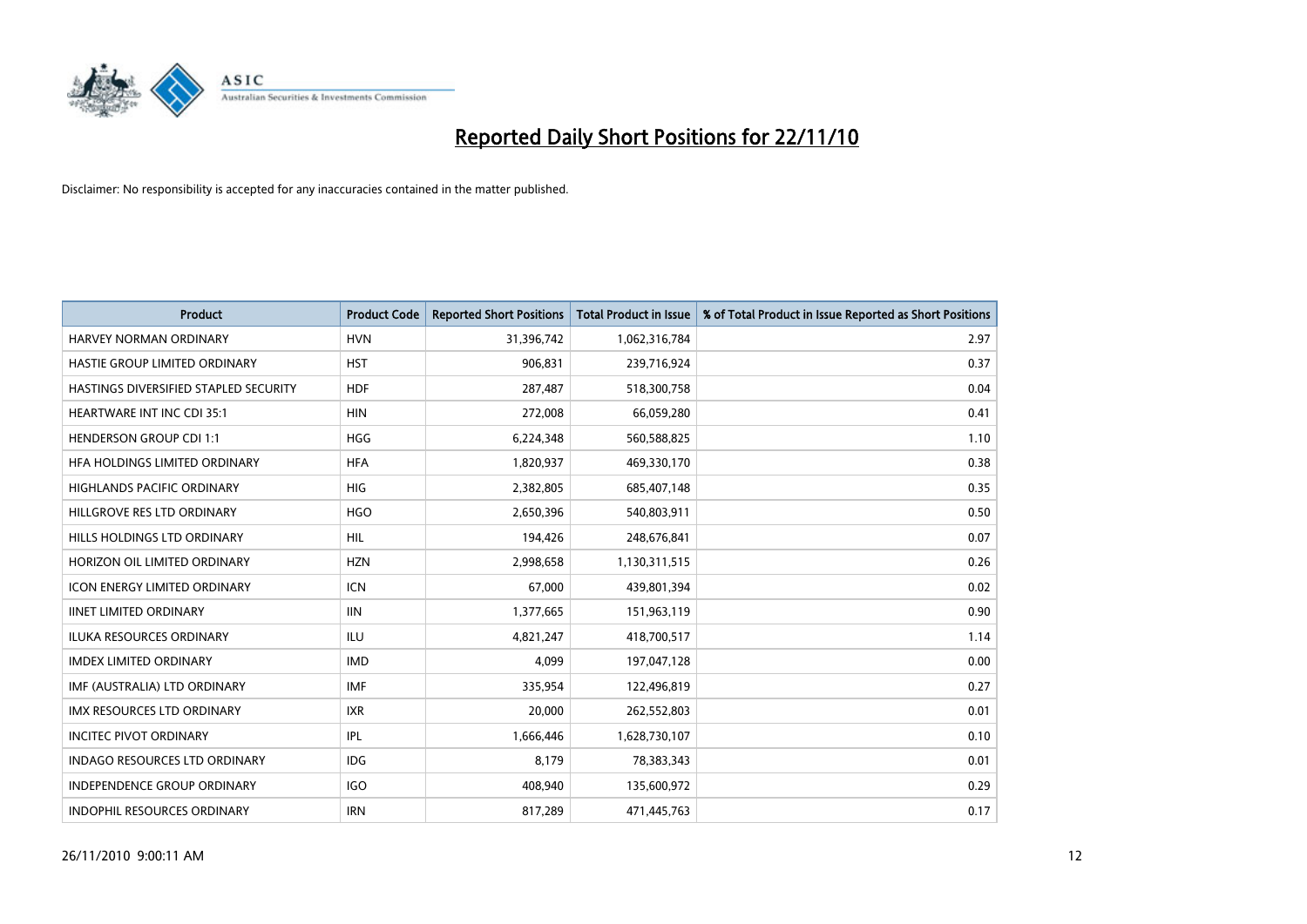

| <b>Product</b>                                  | <b>Product Code</b> | <b>Reported Short Positions</b> | <b>Total Product in Issue</b> | % of Total Product in Issue Reported as Short Positions |
|-------------------------------------------------|---------------------|---------------------------------|-------------------------------|---------------------------------------------------------|
| INDUSTREA LIMITED DEFERRED SETTLEMENT           | <b>IDLDA</b>        | 113,294                         | 363,882,058                   | 0.03                                                    |
| INFIGEN ENERGY STAPLED SECURITIES               | <b>IFN</b>          | 9,537,447                       | 761,222,569                   | 1.24                                                    |
| ING INDUSTRIAL FUND UNITS                       | <b>IIF</b>          | 3,264,618                       | 2,592,249,647                 | 0.12                                                    |
| ING OFFICE FUND STAPLED SECURITIES              | <b>IOF</b>          | 1,916,913                       | 2,729,071,212                 | 0.07                                                    |
| ING RE COM GROUP STAPLED SECURITIES             | ILF.                | 9,075                           | 441,029,194                   | 0.00                                                    |
| <b>INSURANCE AUSTRALIA ORDINARY</b>             | IAG                 | 6,167,028                       | 2,078,994,021                 | 0.28                                                    |
| <b>INTEGRA MINING LTD, ORDINARY</b>             | <b>IGR</b>          | 1,613,095                       | 755,792,394                   | 0.20                                                    |
| <b>INTOLL GROUP STAPLED SECURITIES</b>          | <b>ITO</b>          | 3,952,237                       | 2,261,732,048                 | 0.17                                                    |
| <b>INTREPID MINES ORDINARY</b>                  | <b>IAU</b>          | 4,293,833                       | 433,287,670                   | 0.99                                                    |
| <b>INVOCARE LIMITED ORDINARY</b>                | <b>IVC</b>          | 882,444                         | 102,421,288                   | 0.84                                                    |
| ION LIMITED ORDINARY                            | <b>ION</b>          | 164,453                         | 256,365,105                   | 0.06                                                    |
| <b>IOOF HOLDINGS LTD ORDINARY</b>               | IFL                 | 1,568,180                       | 229,794,395                   | 0.69                                                    |
| <b>IRESS MARKET TECH. ORDINARY</b>              | <b>IRE</b>          | 2,077,957                       | 126,018,142                   | 1.64                                                    |
| <b>IRON ORE HOLDINGS ORDINARY</b>               | <b>IOH</b>          | 18,315                          | 135,482,449                   | 0.01                                                    |
| ISHARES GLOBAL 100 CDI 1:1                      | <b>IOO</b>          | 7,213                           | 10,600,000                    | 0.07                                                    |
| ISHARES MSCI EAFE CDI 1:1                       | <b>IVE</b>          | 75,419                          | 590,400,000                   | 0.01                                                    |
| <b>ISOFT GROUP LIMITED ORDINARY</b>             | <b>ISF</b>          | 20,848,831                      | 1,070,595,874                 | 1.94                                                    |
| IVANHOE AUSTRALIA ORDINARY                      | <b>IVA</b>          | 158,381                         | 418,410,103                   | 0.03                                                    |
| <b>IABIRU METALS LTD ORDINARY</b>               | <b>JML</b>          | 21,890                          | 552,619,180                   | 0.00                                                    |
| <b>IAMES HARDIE INDUST CHESS DEPOSITARY INT</b> | <b>IHX</b>          | 9,806,205                       | 435,772,324                   | 2.24                                                    |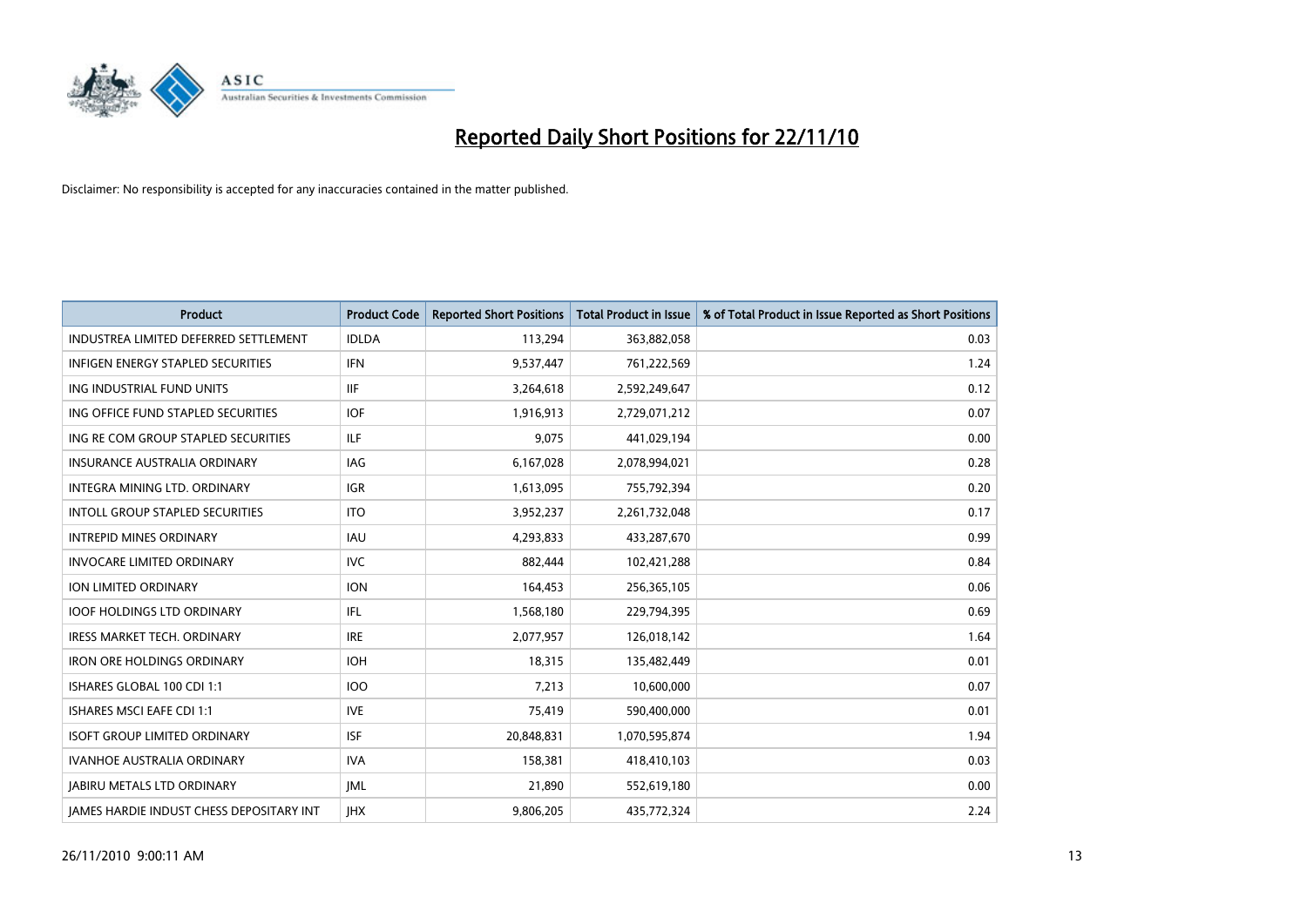

| Product                               | <b>Product Code</b> | <b>Reported Short Positions</b> | Total Product in Issue | % of Total Product in Issue Reported as Short Positions |
|---------------------------------------|---------------------|---------------------------------|------------------------|---------------------------------------------------------|
| <b>JAMESON RESOURCES ORDINARY</b>     | <b>JAL</b>          | 1,600,000                       | 63,885,910             | 2.50                                                    |
| <b>JB HI-FI LIMITED ORDINARY</b>      | <b>IBH</b>          | 9,072,279                       | 109,223,945            | 8.33                                                    |
| KAGARA LTD ORDINARY                   | KZL                 | 2,927,974                       | 707,789,717            | 0.40                                                    |
| KAROON GAS AUSTRALIA ORDINARY         | <b>KAR</b>          | 113,001                         | 217,295,769            | 0.05                                                    |
| KATHMANDU HOLD LTD ORDINARY           | <b>KMD</b>          | 293,734                         | 200,000,000            | 0.14                                                    |
| <b>KEYBRIDGE CAPITAL ORDINARY</b>     | <b>KBC</b>          | 5,999                           | 172,070,564            | 0.00                                                    |
| KIMBERLEY METALS LTD ORDINARY         | <b>KBL</b>          | 2,398                           | 115,216,206            | 0.00                                                    |
| KINGSGATE CONSOLID. ORDINARY          | <b>KCN</b>          | 1,881,451                       | 101,087,786            | 1.84                                                    |
| LEIGHTON HOLDINGS ORDINARY            | LEI                 | 4,701,356                       | 300,869,799            | 1.54                                                    |
| LEND LEASE GROUP UNIT/ORD STAPLED     | <b>LLC</b>          | 1,222,090                       | 565,558,754            | 0.21                                                    |
| LINC ENERGY LTD ORDINARY              | <b>LNC</b>          | 1,776,577                       | 497,460,572            | 0.36                                                    |
| LIQUEFIED NATURAL ORDINARY            | LNG                 | 6,203                           | 213,339,015            | 0.00                                                    |
| LYNAS CORPORATION ORDINARY            | <b>LYC</b>          | 23,263,471                      | 1,656,999,093          | 1.40                                                    |
| MAC SERVICES (THE) ORDINARY           | <b>MSL</b>          | 136,360                         | 165,966,692            | 0.08                                                    |
| MACARTHUR COAL ORDINARY               | <b>MCC</b>          | 1,173,584                       | 299,476,903            | 0.39                                                    |
| <b>MACMAHON HOLDINGS ORDINARY</b>     | <b>MAH</b>          | 2,441,015                       | 733,711,705            | 0.34                                                    |
| MACQ ATLAS ROADS GRP ORDINARY STAPLED | <b>MQA</b>          | 842,692                         | 452,345,907            | 0.17                                                    |
| MACQUARIE GROUP LTD ORDINARY          | <b>MQG</b>          | 3,389,439                       | 345,693,263            | 0.96                                                    |
| <b>MANAS RES LTD ORDINARY</b>         | <b>MSR</b>          | 12,380                          | 119,390,002            | 0.01                                                    |
| MANTRA RESOURCES ORDINARY             | <b>MRU</b>          | 24,591                          | 130,229,188            | 0.02                                                    |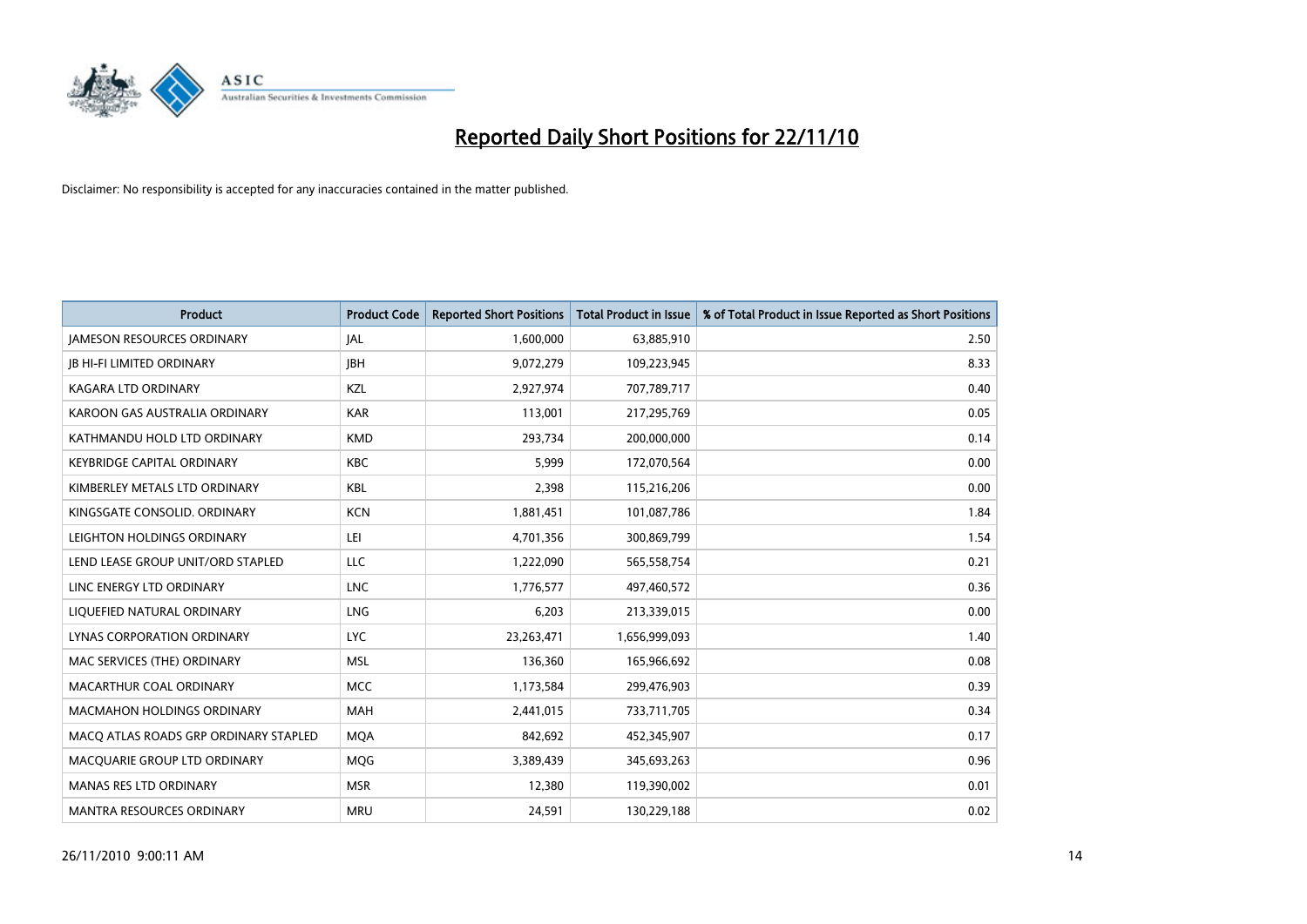

| Product                          | <b>Product Code</b> | <b>Reported Short Positions</b> | <b>Total Product in Issue</b> | % of Total Product in Issue Reported as Short Positions |
|----------------------------------|---------------------|---------------------------------|-------------------------------|---------------------------------------------------------|
| MAP GROUP STAPLED US PROHIBIT.   | <b>MAP</b>          | 1,586,627                       | 1,861,210,782                 | 0.08                                                    |
| <b>MARENGO MINING ORDINARY</b>   | <b>MGO</b>          | 71,315                          | 738,810,863                   | 0.01                                                    |
| <b>MARION ENERGY ORDINARY</b>    | <b>MAE</b>          | 356,694                         | 429,822,043                   | 0.08                                                    |
| MCMILLAN SHAKESPEARE ORDINARY    | <b>MMS</b>          | 179,349                         | 67,849,516                    | 0.26                                                    |
| <b>MCPHERSON'S LTD ORDINARY</b>  | <b>MCP</b>          | 17,941                          | 71,651,758                    | 0.02                                                    |
| MEDUSA MINING LTD ORDINARY       | <b>MML</b>          | 1,473,628                       | 187,793,911                   | 0.78                                                    |
| MELBOURNE IT LIMITED ORDINARY    | <b>MLB</b>          | 149,706                         | 80,031,955                    | 0.19                                                    |
| MEO AUSTRALIA LTD ORDINARY       | <b>MEO</b>          | 369,911                         | 477,220,955                   | 0.08                                                    |
| MERMAID MARINE ORDINARY          | <b>MRM</b>          | 249,922                         | 202,182,138                   | 0.13                                                    |
| MESOBLAST LIMITED ORDINARY       | <b>MSB</b>          | 23,833                          | 158,140,556                   | 0.01                                                    |
| METALS X LIMITED ORDINARY        | <b>MLX</b>          | 326,940                         | 1,365,661,782                 | 0.03                                                    |
| METCASH LIMITED ORDINARY         | <b>MTS</b>          | 24,545,852                      | 768,719,951                   | 3.16                                                    |
| METGASCO LIMITED ORDINARY        | <b>MEL</b>          | 237,415                         | 250,803,468                   | 0.09                                                    |
| <b>METMINCO LIMITED ORDINARY</b> | <b>MNC</b>          | 350,000                         | 836,622,979                   | 0.04                                                    |
| MICLYN EXP OFFSHR ORDINARY       | <b>MIO</b>          | 210,363                         | 271,700,000                   | 0.08                                                    |
| MINARA RESOURCES ORDINARY        | <b>MRE</b>          | 5,905,849                       | 1,167,783,517                 | 0.50                                                    |
| MINCOR RESOURCES NL ORDINARY     | <b>MCR</b>          | 225,037                         | 200,608,804                   | 0.10                                                    |
| MINERAL DEPOSITS ORDINARY        | <b>MDL</b>          | 539,913                         | 606,941,673                   | 0.09                                                    |
| MINERAL RESOURCES, ORDINARY      | <b>MIN</b>          | 136,655                         | 168,029,485                   | 0.08                                                    |
| MIRABELA NICKEL LTD ORDINARY     | <b>MBN</b>          | 10,725,886                      | 491,561,237                   | 2.16                                                    |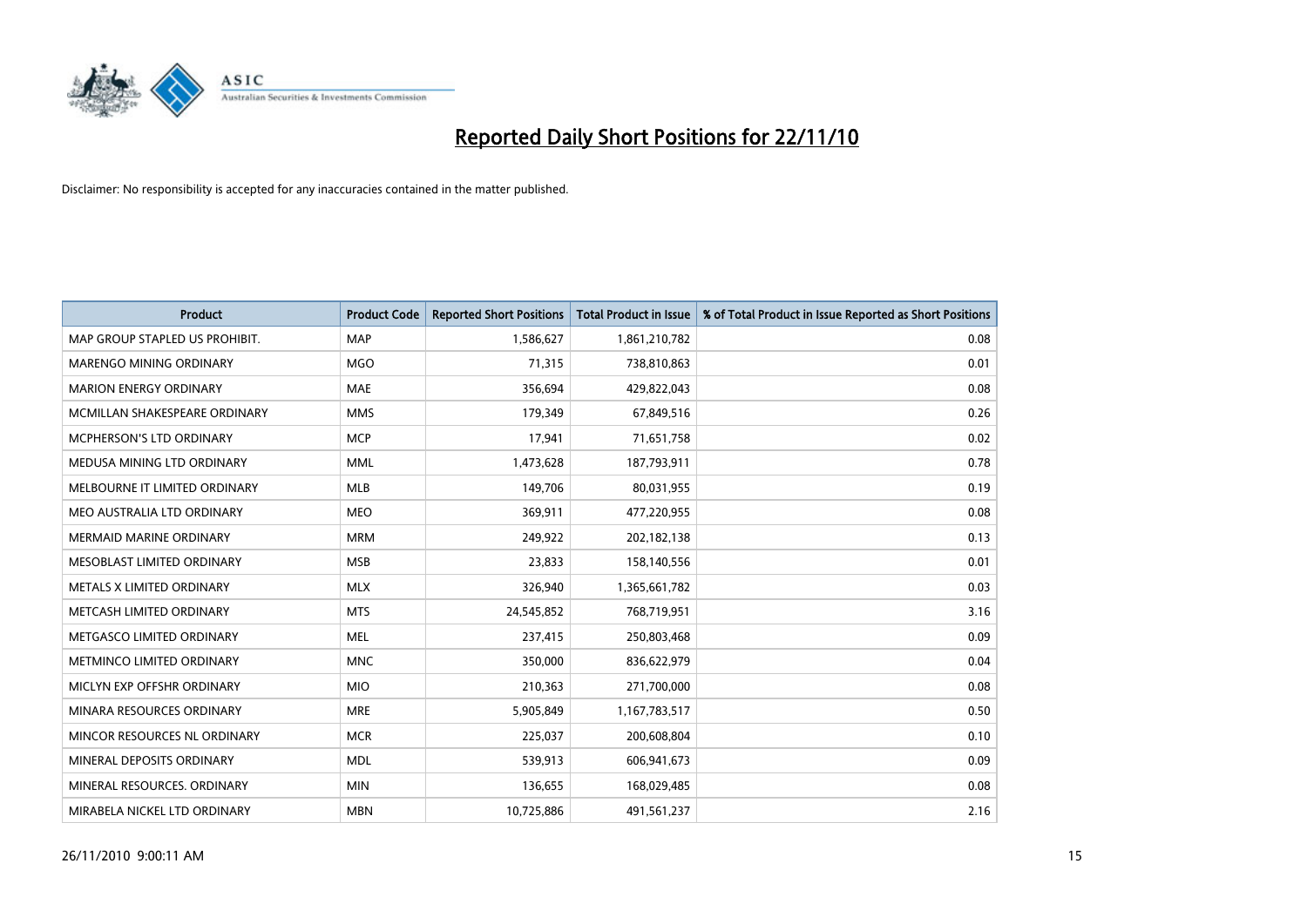

| Product                           | <b>Product Code</b> | <b>Reported Short Positions</b> | <b>Total Product in Issue</b> | % of Total Product in Issue Reported as Short Positions |
|-----------------------------------|---------------------|---------------------------------|-------------------------------|---------------------------------------------------------|
| MIRVAC GROUP STAPLED SECURITIES   | <b>MGR</b>          | 7,805,008                       | 3,415,819,357                 | 0.24                                                    |
| MITCHELL COMMUNITCA, ORDINARY     | <b>MCU</b>          | 16,057                          | 302,029,237                   | 0.01                                                    |
| MOLOPO ENERGY LTD ORDINARY        | <b>MPO</b>          | 553,643                         | 250,972,584                   | 0.22                                                    |
| MONADELPHOUS GROUP ORDINARY       | <b>MND</b>          | 640,072                         | 87,521,827                    | 0.73                                                    |
| MORTGAGE CHOICE LTD ORDINARY      | <b>MOC</b>          | 21,934                          | 119,948,255                   | 0.02                                                    |
| <b>MOUNT GIBSON IRON ORDINARY</b> | <b>MGX</b>          | 3,423,394                       | 1,082,570,693                 | 0.33                                                    |
| MURCHISON METALS LTD ORDINARY     | <b>MMX</b>          | 9,257,336                       | 435,884,268                   | 2.12                                                    |
| <b>MYER HOLDINGS LTD ORDINARY</b> | <b>MYR</b>          | 21,213,502                      | 582,097,884                   | 3.61                                                    |
| <b>MYSTATE LIMITED ORDINARY</b>   | <b>MYS</b>          | 1,400                           | 67,439,158                    | 0.00                                                    |
| NATIONAL AUST, BANK ORDINARY      | <b>NAB</b>          | 8,476,661                       | 2,133,340,708                 | 0.39                                                    |
| NATURAL FUEL LIMITED ORDINARY     | <b>NFL</b>          |                                 | 721,912                       | 0.00                                                    |
| NAVITAS LIMITED ORDINARY          | <b>NVT</b>          | 912,899                         | 342,450,567                   | 0.26                                                    |
| NEPTUNE MARINE ORDINARY           | <b>NMS</b>          | 2,024,949                       | 442,245,734                   | 0.45                                                    |
| NEW HOPE CORPORATION ORDINARY     | <b>NHC</b>          | 471,803                         | 830,230,549                   | 0.06                                                    |
| NEWCREST MINING ORDINARY          | <b>NCM</b>          | 4,124,952                       | 765,211,675                   | 0.50                                                    |
| NEWS CORP A NON-VOTING CDI        | <b>NWSLV</b>        | 303,790                         | 1,828,204,254                 | 0.01                                                    |
| NEWS CORP B VOTING CDI            | <b>NWS</b>          | 6,747,757                       | 798,520,953                   | 0.84                                                    |
| NEXBIS LIMITED ORDINARY           | <b>NBS</b>          | 63,733                          | 798,356,704                   | 0.01                                                    |
| NEXUS ENERGY LIMITED ORDINARY     | <b>NXS</b>          | 4,859,563                       | 1,020,257,304                 | 0.48                                                    |
| NIB HOLDINGS LIMITED ORDINARY     | <b>NHF</b>          | 8,107                           | 495,294,322                   | 0.00                                                    |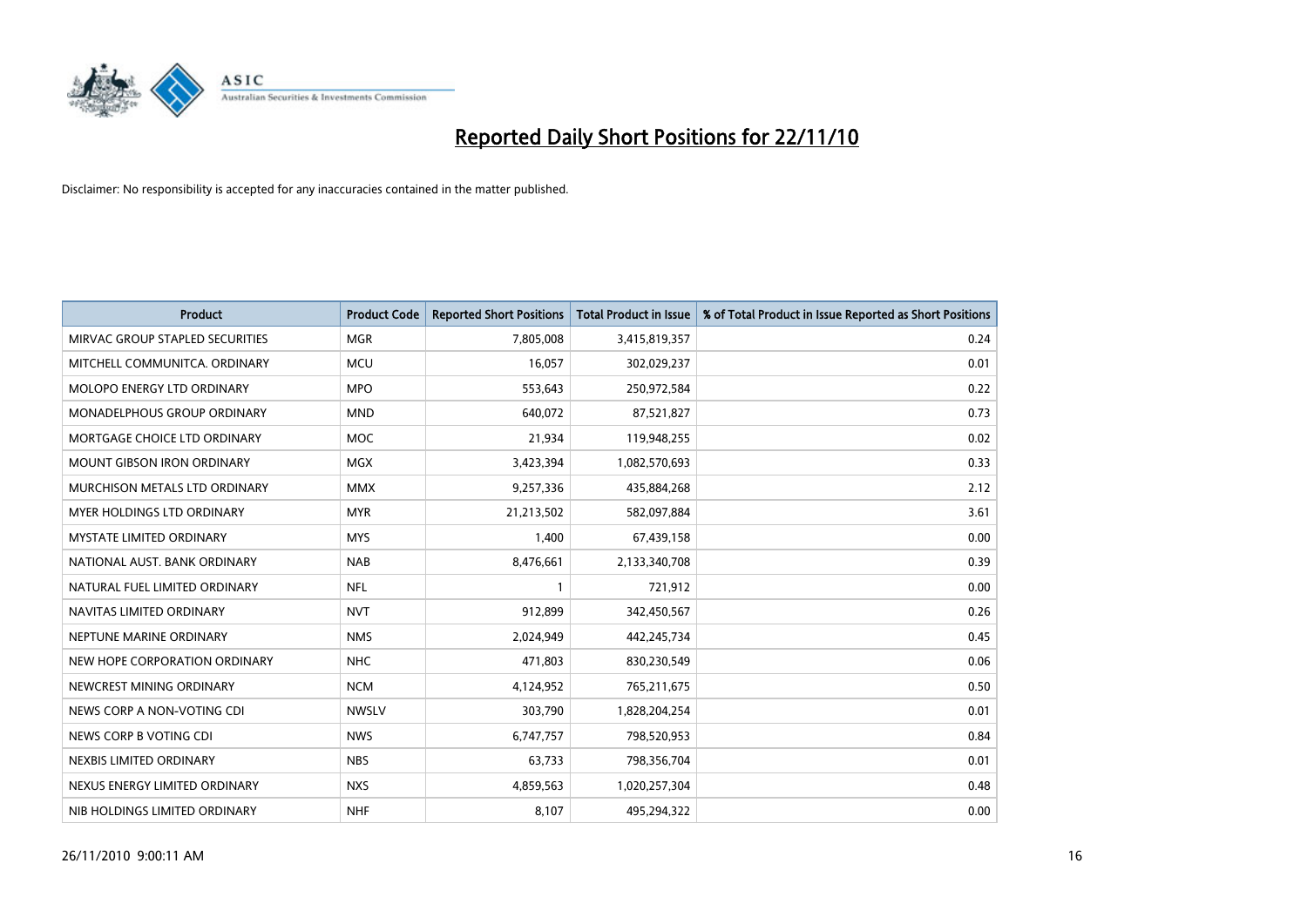

| <b>Product</b>                        | <b>Product Code</b> | <b>Reported Short Positions</b> | Total Product in Issue | % of Total Product in Issue Reported as Short Positions |
|---------------------------------------|---------------------|---------------------------------|------------------------|---------------------------------------------------------|
| NICK SCALI LIMITED ORDINARY           | <b>NCK</b>          | 35,846                          | 81,000,000             | 0.04                                                    |
| NIDO PETROLEUM ORDINARY               | <b>NDO</b>          | 53,463                          | 1,266,550,321          | 0.00                                                    |
| NKWE PLATINUM 10C US COMMON           | <b>NKP</b>          | 243,631                         | 559,651,184            | 0.05                                                    |
| NORTHERN CREST ORDINARY               | <b>NOC</b>          | 24,345                          | 116,074,781            | 0.02                                                    |
| NORTHERN IRON LTD ORDINARY            | <b>NFE</b>          | 1,241,339                       | 336,035,503            | 0.37                                                    |
| NOVOGEN LIMITED ORDINARY              | <b>NRT</b>          | 62,616                          | 102,125,894            | 0.07                                                    |
| NRW HOLDINGS LIMITED ORDINARY         | <b>NWH</b>          | 217,552                         | 251,223,000            | 0.09                                                    |
| NUFARM LIMITED ORDINARY               | <b>NUF</b>          | 4,873,477                       | 261,775,731            | 1.87                                                    |
| NUPLEX INDUSTRIES ORDINARY            | <b>NPX</b>          | 72,095                          | 195,060,783            | 0.04                                                    |
| NYOTA MINERALS LTD ORDINARY           | <b>NYO</b>          | 193,200                         | 453,310,583            | 0.04                                                    |
| OAKTON LIMITED ORDINARY               | <b>OKN</b>          | 613,482                         | 93,674,235             | 0.66                                                    |
| OCEANAGOLD CORP. CHESS DEPOSITARY INT | <b>OGC</b>          | 333,693                         | 261,897,612            | 0.13                                                    |
| OCEANIA CAPITAL LTD ORDINARY          | <b>OCP</b>          | 2,500                           | 91,921,295             | 0.00                                                    |
| OIL SEARCH LTD ORDINARY               | OSH                 | 17,422,795                      | 1,312,888,303          | 1.28                                                    |
| OM HOLDINGS LIMITED ORDINARY          | OMH                 | 1,358,944                       | 503,085,150            | 0.28                                                    |
| ONESTEEL LIMITED ORDINARY             | OST                 | 2,381,479                       | 1,334,683,421          | 0.15                                                    |
| ORICA LIMITED ORDINARY                | ORI                 | 1,276,194                       | 362,100,430            | 0.33                                                    |
| ORIGIN ENERGY ORDINARY                | <b>ORG</b>          | 6,160,992                       | 884,469,012            | 0.69                                                    |
| OROCOBRE LIMITED ORDINARY             | <b>ORE</b>          | 30,431                          | 91,181,996             | 0.03                                                    |
| OROTONGROUP LIMITED ORDINARY          | <b>ORL</b>          |                                 | 40,880,902             | 0.00                                                    |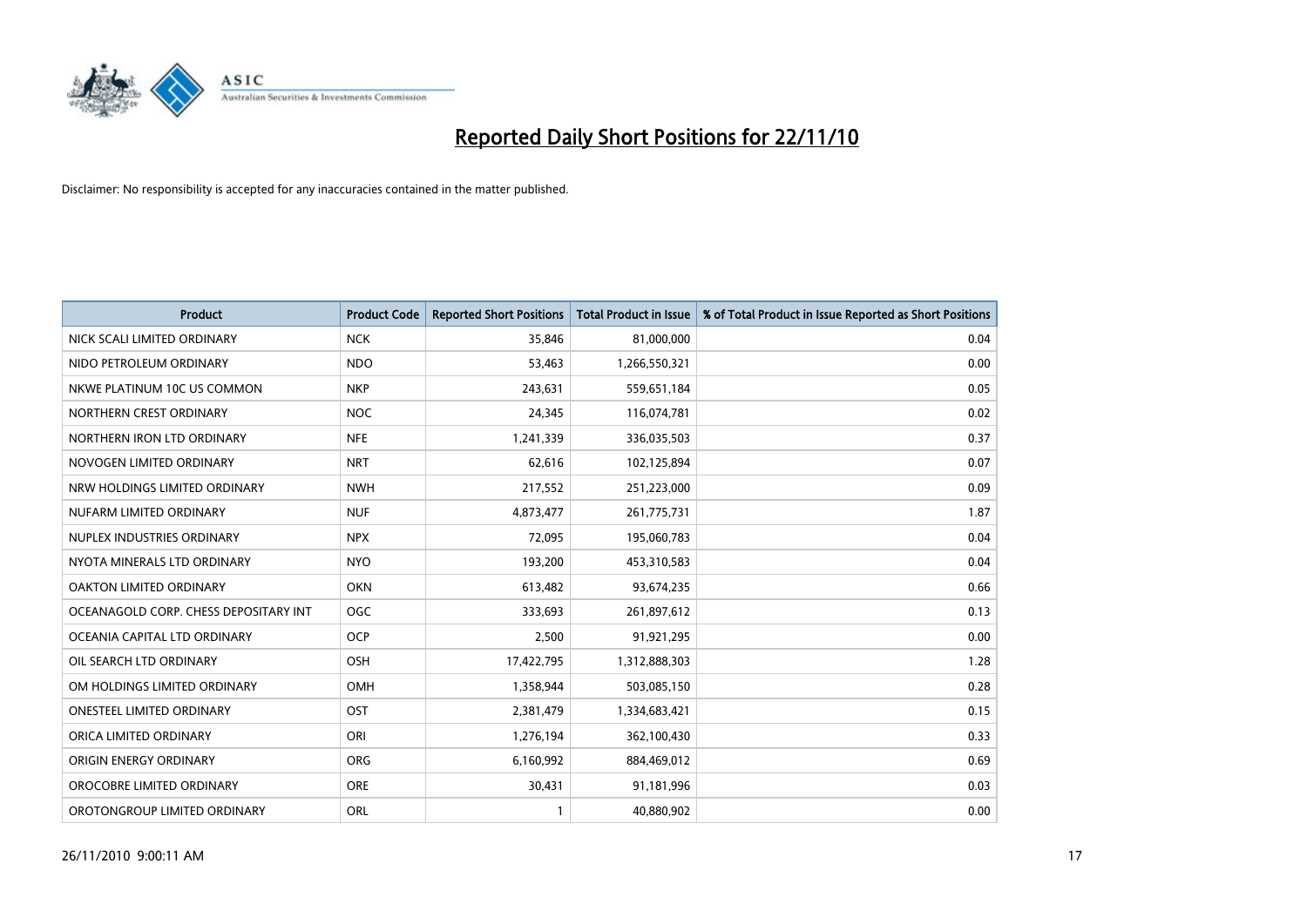

| Product                                 | <b>Product Code</b> | <b>Reported Short Positions</b> | <b>Total Product in Issue</b> | % of Total Product in Issue Reported as Short Positions |
|-----------------------------------------|---------------------|---------------------------------|-------------------------------|---------------------------------------------------------|
| OTTO ENERGY LIMITED ORDINARY            | <b>OEL</b>          | 109,204                         | 1,134,540,071                 | 0.01                                                    |
| OZ MINERALS ORDINARY                    | OZL                 | 37,835,102                      | 3,238,546,504                 | 1.14                                                    |
| PACIFIC BRANDS ORDINARY                 | <b>PBG</b>          | 3,355,263                       | 931,386,248                   | 0.37                                                    |
| PALADIN ENERGY LTD ORDINARY             | <b>PDN</b>          | 17,950,125                      | 725,357,086                   | 2.46                                                    |
| PANAUST LIMITED ORDINARY                | <b>PNA</b>          | 8,550,626                       | 2,955,176,819                 | 0.29                                                    |
| PANORAMIC RESOURCES ORDINARY            | PAN                 | 913,926                         | 206,075,342                   | 0.45                                                    |
| PAPERLINX LIMITED ORDINARY              | <b>PPX</b>          | 11,135,106                      | 603,580,761                   | 1.83                                                    |
| PAPERLINX SPS TRUST STEP UP PERP. PREF. | <b>PXUPA</b>        | 5,000                           | 2,850,000                     | 0.18                                                    |
| PATTIES FOODS LTD ORDINARY              | PFL                 |                                 | 138,908,853                   | 0.00                                                    |
| PEAK RESOURCES ORDINARY                 | <b>PEK</b>          | 414,925                         | 125,631,766                   | 0.33                                                    |
| PEET LIMITED ORDINARY                   | <b>PPC</b>          | 119,243                         | 302,965,804                   | 0.04                                                    |
| PENINSULA ENERGY LTD ORDINARY           | <b>PEN</b>          | 5,000                           | 1,637,297,877                 | 0.00                                                    |
| PERILYA LIMITED ORDINARY                | PEM                 | 733,783                         | 526,075,563                   | 0.14                                                    |
| PERPETUAL LIMITED ORDINARY              | PPT                 | 1,760,340                       | 43,692,215                    | 4.04                                                    |
| PERSEUS MINING LTD ORDINARY             | PRU                 | 970,182                         | 421,517,088                   | 0.23                                                    |
| PETSEC ENERGY ORDINARY                  | <b>PSA</b>          | 223,332                         | 231,283,622                   | 0.10                                                    |
| PHARMAXIS LTD ORDINARY                  | <b>PXS</b>          | 1,249,881                       | 225,997,684                   | 0.56                                                    |
| PHOTON GROUP LTD ORDINARY               | PGA                 | 250,510                         | 1,540,543,357                 | 0.02                                                    |
| PIKE RIVER COAL ORDINARY                | <b>PRC</b>          | 257,595                         | 405,513,933                   | 0.06                                                    |
| PLATINUM ASSET ORDINARY                 | <b>PTM</b>          | 1,916,473                       | 561,347,878                   | 0.32                                                    |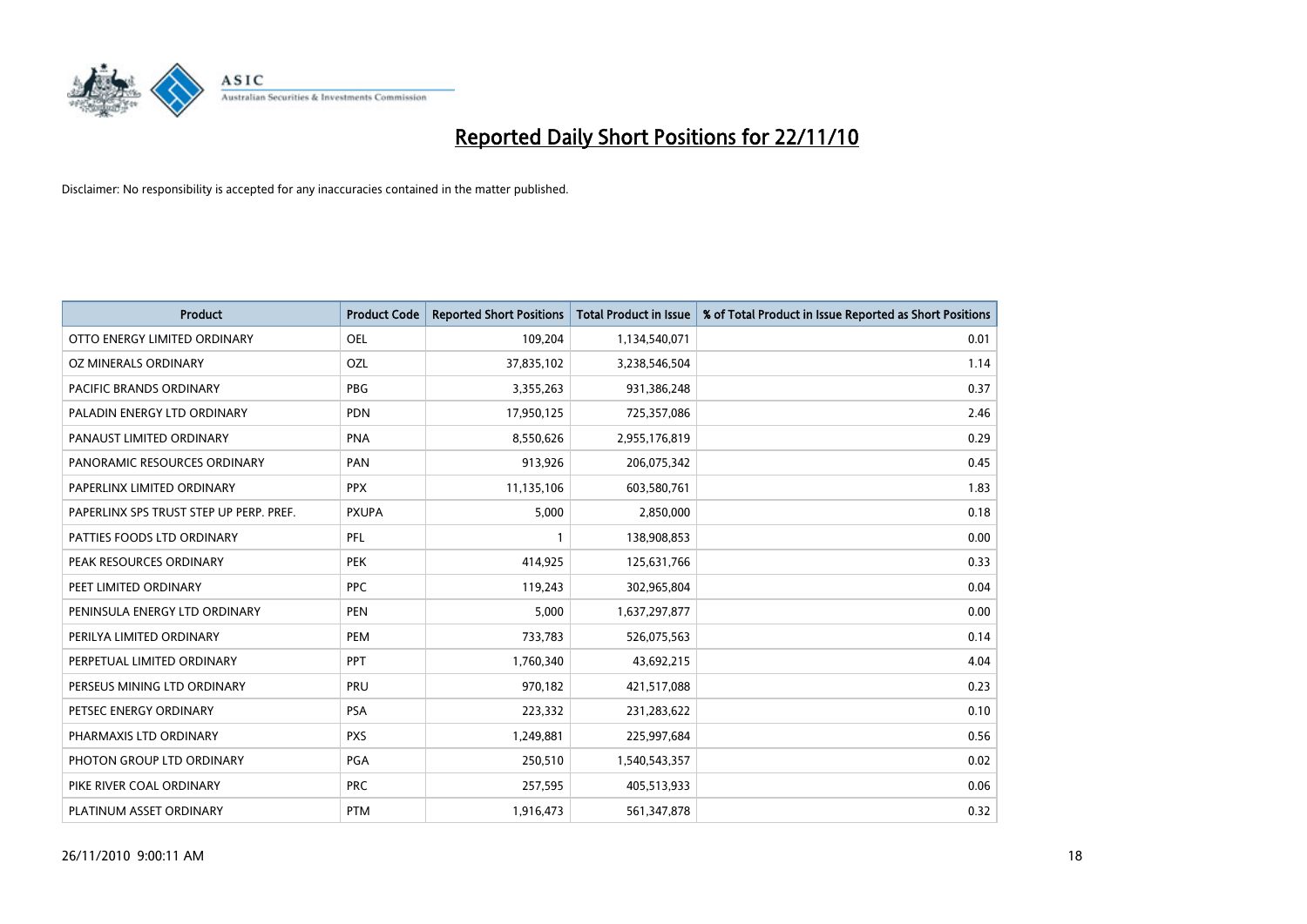

| Product                                 | <b>Product Code</b> | <b>Reported Short Positions</b> | <b>Total Product in Issue</b> | % of Total Product in Issue Reported as Short Positions |
|-----------------------------------------|---------------------|---------------------------------|-------------------------------|---------------------------------------------------------|
| PLATINUM AUSTRALIA ORDINARY             | <b>PLA</b>          | 6,032,235                       | 321,130,521                   | 1.85                                                    |
| PLATINUM CAPITAL LTD ORDINARY           | <b>PMC</b>          |                                 | 163,732,888                   | 0.00                                                    |
| PLUTON RESOURCES ORDINARY               | <b>PLV</b>          | 108,003                         | 179,457,362                   | 0.06                                                    |
| PMP LIMITED ORDINARY                    | <b>PMP</b>          | 1,490,947                       | 335,338,483                   | 0.44                                                    |
| PORT BOUVARD LIMITED ORDINARY           | PBD                 | 6,754                           | 593,868,295                   | 0.00                                                    |
| PREMIER INVESTMENTS ORDINARY            | <b>PMV</b>          | 128,408                         | 155,030,045                   | 0.08                                                    |
| PRIMARY HEALTH CARE ORDINARY            | PRY                 | 10,804,764                      | 495,978,188                   | 2.18                                                    |
| PRIME INFR GROUP. STAPLED SECURITIES    | PIH                 | 824,690                         | 351,776,795                   | 0.23                                                    |
| PRIME MEDIA GRP LTD ORDINARY            | PRT                 | 2                               | 366,330,303                   | 0.00                                                    |
| PRIMEAG AUSTRALIA ORDINARY              | PAG                 | 311,454                         | 150,569,976                   | 0.21                                                    |
| PROGEN PHARMACEUTIC ORDINARY            | PGL                 | 151,596                         | 24,709,097                    | 0.61                                                    |
| PROGRAMMED ORDINARY                     | <b>PRG</b>          | 570,311                         | 118,169,908                   | 0.48                                                    |
| PSIVIDA CORP CDI 1:1                    | <b>PVA</b>          | 6,878                           | 7,805,836                     | 0.09                                                    |
| OANTAS AIRWAYS ORDINARY                 | QAN                 | 27,468,209                      | 2,265,123,620                 | 1.23                                                    |
| OBE INSURANCE GROUP ORDINARY            | <b>OBE</b>          | 20,448,239                      | 1,051,600,529                 | 1.93                                                    |
| OR NATIONAL LIMITED DEFERRED SETTLEMENT | <b>ORN</b>          | 28,224,768                      | 2,440,000,000                 | 1.16                                                    |
| RAMELIUS RESOURCES ORDINARY             | <b>RMS</b>          | 37,248                          | 291,208,795                   | 0.01                                                    |
| RAMSAY HEALTH CARE ORDINARY             | <b>RHC</b>          | 1,967,685                       | 202,081,252                   | 0.97                                                    |
| RANGE RESOURCES LTD ORDINARY            | <b>RRS</b>          | 9,265                           | 1,180,974,672                 | 0.00                                                    |
| <b>RCR TOMLINSON ORDINARY</b>           | <b>RCR</b>          | 68,067                          | 131,887,672                   | 0.05                                                    |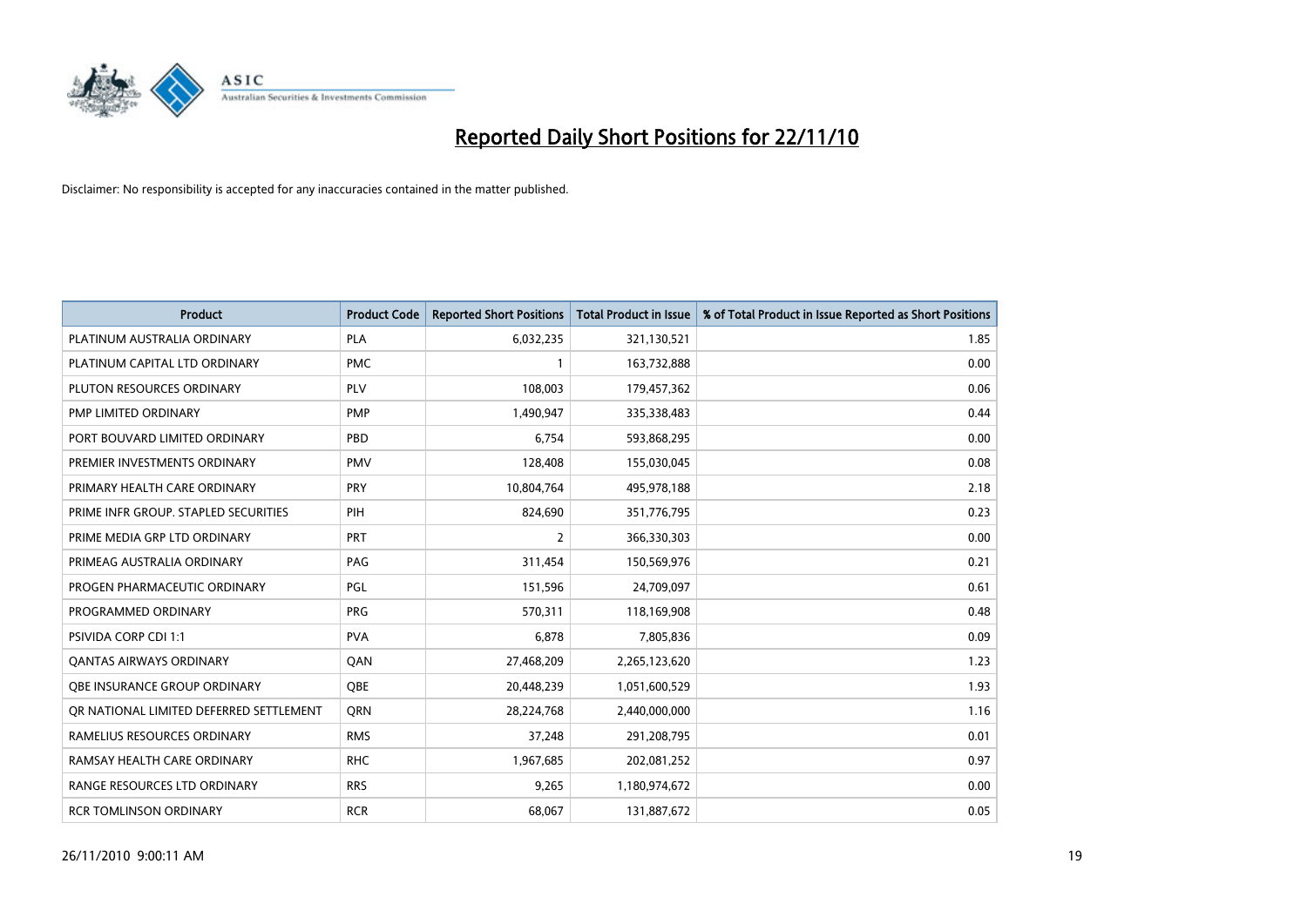

| <b>Product</b>                     | <b>Product Code</b> | <b>Reported Short Positions</b> | Total Product in Issue | % of Total Product in Issue Reported as Short Positions |
|------------------------------------|---------------------|---------------------------------|------------------------|---------------------------------------------------------|
| <b>REA GROUP ORDINARY</b>          | <b>REA</b>          | 5,639                           | 129,691,280            | 0.00                                                    |
| RED FORK ENERGY ORDINARY           | <b>RFE</b>          | 7,696                           | 139,535,000            | 0.01                                                    |
| REDFLEX HOLDINGS ORDINARY          | <b>RDF</b>          | 858                             | 110,345,599            | 0.00                                                    |
| REED RESOURCES LTD ORDINARY        | <b>RDR</b>          | 268,205                         | 192,271,768            | 0.14                                                    |
| <b>REGIS RESOURCES ORDINARY</b>    | <b>RRL</b>          | 252,443                         | 429,555,834            | 0.06                                                    |
| RESMED INC CDI 10:1                | <b>RMD</b>          | 10,197,938                      | 1,516,163,980          | 0.67                                                    |
| <b>RESOLUTE MINING ORDINARY</b>    | <b>RSG</b>          | 1,194,519                       | 451,503,505            | 0.26                                                    |
| RESOURCE EQUIP LTD ORDINARY        | <b>RQL</b>          | 90,267                          | 154,247,577            | 0.06                                                    |
| RESOURCE GENERATION ORDINARY       | <b>RES</b>          | 454,146                         | 182,680,530            | 0.25                                                    |
| REVERSE CORP LIMITED ORDINARY      | <b>REF</b>          | 25,141                          | 92,382,175             | 0.03                                                    |
| REX MINERALS LIMITED ORDINARY      | <b>RXM</b>          | 80,000                          | 132,205,460            | 0.06                                                    |
| RHG LIMITED ORDINARY               | <b>RHG</b>          | 13,020                          | 318,745,978            | 0.00                                                    |
| <b>RIDLEY CORPORATION ORDINARY</b> | <b>RIC</b>          | 53,937                          | 307,817,071            | 0.02                                                    |
| RIO TINTO LIMITED ORDINARY         | <b>RIO</b>          | 19,396,223                      | 435,758,720            | 4.41                                                    |
| <b>RIVERCITY MOTORWAY STAPLED</b>  | <b>RCY</b>          | 400,208                         | 957,010,115            | 0.04                                                    |
| RIVERSDALE MINING ORDINARY         | <b>RIV</b>          | 271,360                         | 236,496,188            | 0.10                                                    |
| ROC OIL COMPANY ORDINARY           | <b>ROC</b>          | 2,971,283                       | 713,154,560            | 0.41                                                    |
| SAI GLOBAL LIMITED ORDINARY        | SAI                 | 85,804                          | 197,905,160            | 0.04                                                    |
| SALMAT LIMITED ORDINARY            | <b>SLM</b>          | 78,195                          | 159,134,483            | 0.05                                                    |
| SAMSON OIL & GAS LTD ORDINARY      | SSN                 | 390,000                         | 1,664,588,164          | 0.02                                                    |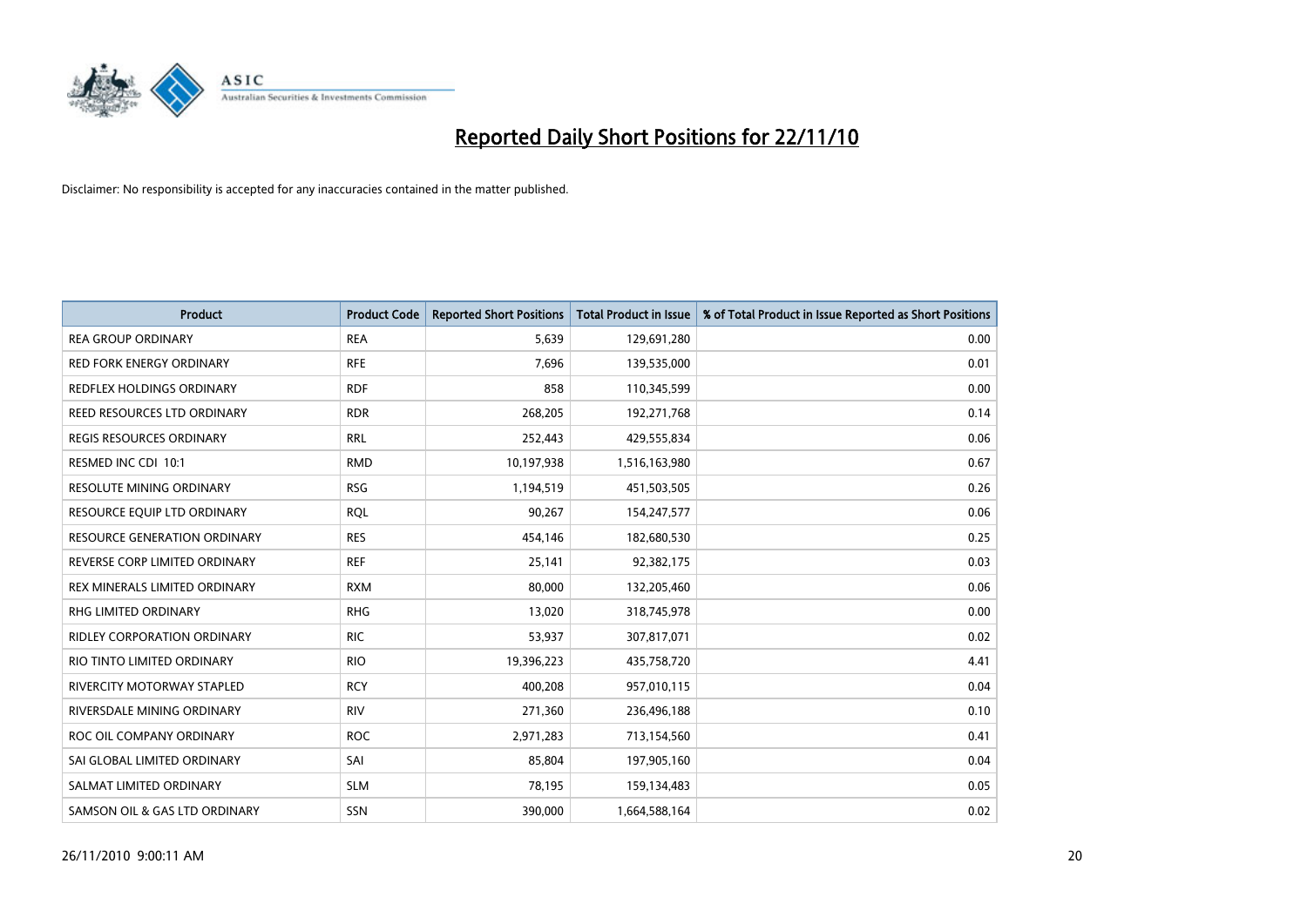

| Product                                  | <b>Product Code</b> | <b>Reported Short Positions</b> | <b>Total Product in Issue</b> | % of Total Product in Issue Reported as Short Positions |
|------------------------------------------|---------------------|---------------------------------|-------------------------------|---------------------------------------------------------|
| SANDFIRE RESOURCES ORDINARY              | <b>SFR</b>          | 195,915                         | 131,854,760                   | 0.15                                                    |
| <b>SANTOS LTD ORDINARY</b>               | <b>STO</b>          | 4,176,566                       | 834,124,056                   | 0.50                                                    |
| SARACEN MINERAL ORDINARY                 | <b>SAR</b>          | 258,658                         | 492,151,415                   | 0.05                                                    |
| SEDGMAN LIMITED ORDINARY                 | <b>SDM</b>          | 155,292                         | 207,997,898                   | 0.07                                                    |
| SEEK LIMITED ORDINARY                    | <b>SEK</b>          | 2,252,862                       | 336,584,488                   | 0.66                                                    |
| SENETAS CORPORATION ORDINARY             | <b>SEN</b>          | 756,999                         | 461,522,263                   | 0.16                                                    |
| SERVCORP LIMITED ORDINARY                | SRV                 | 160,198                         | 98,440,807                    | 0.16                                                    |
| SERVICE STREAM ORDINARY                  | <b>SSM</b>          | 356,911                         | 283,418,867                   | 0.12                                                    |
| SEVEN GROUP HOLDINGS ORDINARY            | <b>SVW</b>          | 193,853                         | 305,410,281                   | 0.06                                                    |
| SIGMA PHARMACEUTICAL ORDINARY            | <b>SIP</b>          | 9,094,433                       | 1,178,626,572                 | 0.77                                                    |
| SILEX SYSTEMS ORDINARY                   | <b>SLX</b>          | 154,863                         | 149,506,391                   | 0.09                                                    |
| SILVER LAKE RESOURCE ORDINARY            | <b>SLR</b>          | 60,208                          | 178,882,838                   | 0.03                                                    |
| SIMS METAL MGMT LTD ORDINARY             | <b>SGM</b>          | 4,373,469                       | 204,740,467                   | 2.13                                                    |
| SINGAPORE TELECOMM. CHESS DEPOSITARY INT | <b>SGT</b>          | 3,390,412                       | 381,238,779                   | 0.88                                                    |
| SKILLED GROUP LTD ORDINARY               | <b>SKE</b>          | 101,021                         | 190,738,408                   | 0.04                                                    |
| SKY CITY ENTERTAIN, ORDINARY             | <b>SKC</b>          | 14,386,667                      | 575,114,687                   | 2.50                                                    |
| <b>SKY NETWORK ORDINARY</b>              | <b>SKT</b>          | 1,325,013                       | 389,139,785                   | 0.34                                                    |
| SMS MANAGEMENT. ORDINARY                 | <b>SMX</b>          | 47,935                          | 67,661,358                    | 0.06                                                    |
| SONIC HEALTHCARE ORDINARY                | <b>SHL</b>          | 4,169,933                       | 388,429,875                   | 1.07                                                    |
| SOUL PATTINSON (W.H) ORDINARY            | SOL                 | 4,083                           | 238,640,580                   | 0.00                                                    |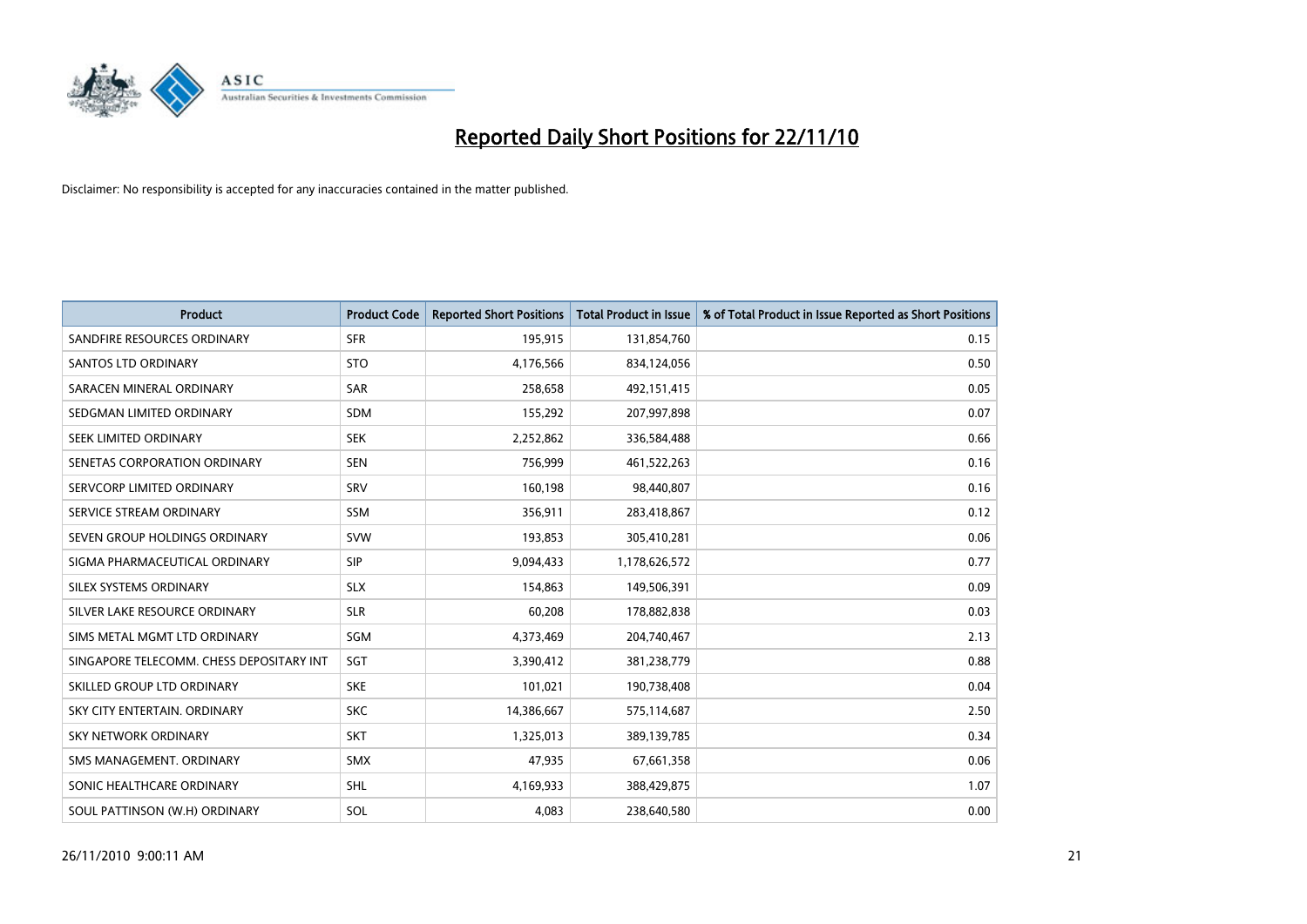

| <b>Product</b>                          | <b>Product Code</b> | <b>Reported Short Positions</b> | <b>Total Product in Issue</b> | % of Total Product in Issue Reported as Short Positions |
|-----------------------------------------|---------------------|---------------------------------|-------------------------------|---------------------------------------------------------|
| SP AUSNET STAPLED SECURITIES            | <b>SPN</b>          | 6,961,444                       | 2,748,353,504                 | 0.25                                                    |
| SPARK INFRASTRUCTURE STAPLED SECURITIES | SKI                 | 17,400,426                      | 1,326,734,264                 | 1.31                                                    |
| SPDR 200 FUND ETF UNITS                 | <b>STW</b>          | 7,408                           | 57,428,081                    | 0.01                                                    |
| SPDR 50 FUND ETF UNITS                  | <b>SFY</b>          | 9,800                           | 5,665,922                     | 0.17                                                    |
| SPECIALTY FASHION ORDINARY              | <b>SFH</b>          | 982,897                         | 191,268,264                   | 0.51                                                    |
| SPOTLESS GROUP LTD ORDINARY             | <b>SPT</b>          | 1,178,569                       | 261,070,153                   | 0.44                                                    |
| ST BARBARA LIMITED DEFERRED SETTLEMENT  | <b>SBMDA</b>        | 10,849,917                      | 325,611,402                   | 3.33                                                    |
| STAGING CONNECTIONS ORDINARY            | <b>STG</b>          | 2,917,189                       | 78,317,726                    | 3.72                                                    |
| STANMORE COAL LTD ORDINARY              | <b>SMR</b>          | 17,231                          | 77,750,738                    | 0.02                                                    |
| STARPHARMA HOLDINGS ORDINARY            | SPL                 | 4,000                           | 240,454,208                   | 0.00                                                    |
| STH AMERICAN COR LTD ORDINARY           | SAY                 | 9,200                           | 233,651,371                   | 0.00                                                    |
| STHN CROSS MEDIA ORDINARY               | SXL                 | 136,859                         | 378,827,750                   | 0.03                                                    |
| STOCKLAND UNITS/ORD STAPLED             | SGP                 | 12,698,041                      | 2,383,036,717                 | 0.52                                                    |
| STRAITS RESOURCES ORDINARY              | <b>SRL</b>          | 4,772,320                       | 255,203,613                   | 1.86                                                    |
| STW COMMUNICATIONS ORDINARY             | SGN                 | 221,232                         | 364,310,964                   | 0.06                                                    |
| SUNCORP-METWAY, ORDINARY                | <b>SUN</b>          | 5,842,089                       | 1,281,390,524                 | 0.44                                                    |
| SUNDANCE RESOURCES ORDINARY             | <b>SDL</b>          | 14,060,366                      | 2,709,995,932                 | 0.51                                                    |
| SUNLAND GROUP LTD ORDINARY              | <b>SDG</b>          | 73,388                          | 244,935,981                   | 0.03                                                    |
| SUPER CHEAP AUTO GRP ORDINARY           | SUL                 | 111,374                         | 128,902,619                   | 0.08                                                    |
| SWICK MINING ORDINARY                   | <b>SWK</b>          | 1,548                           | 236,724,970                   | 0.00                                                    |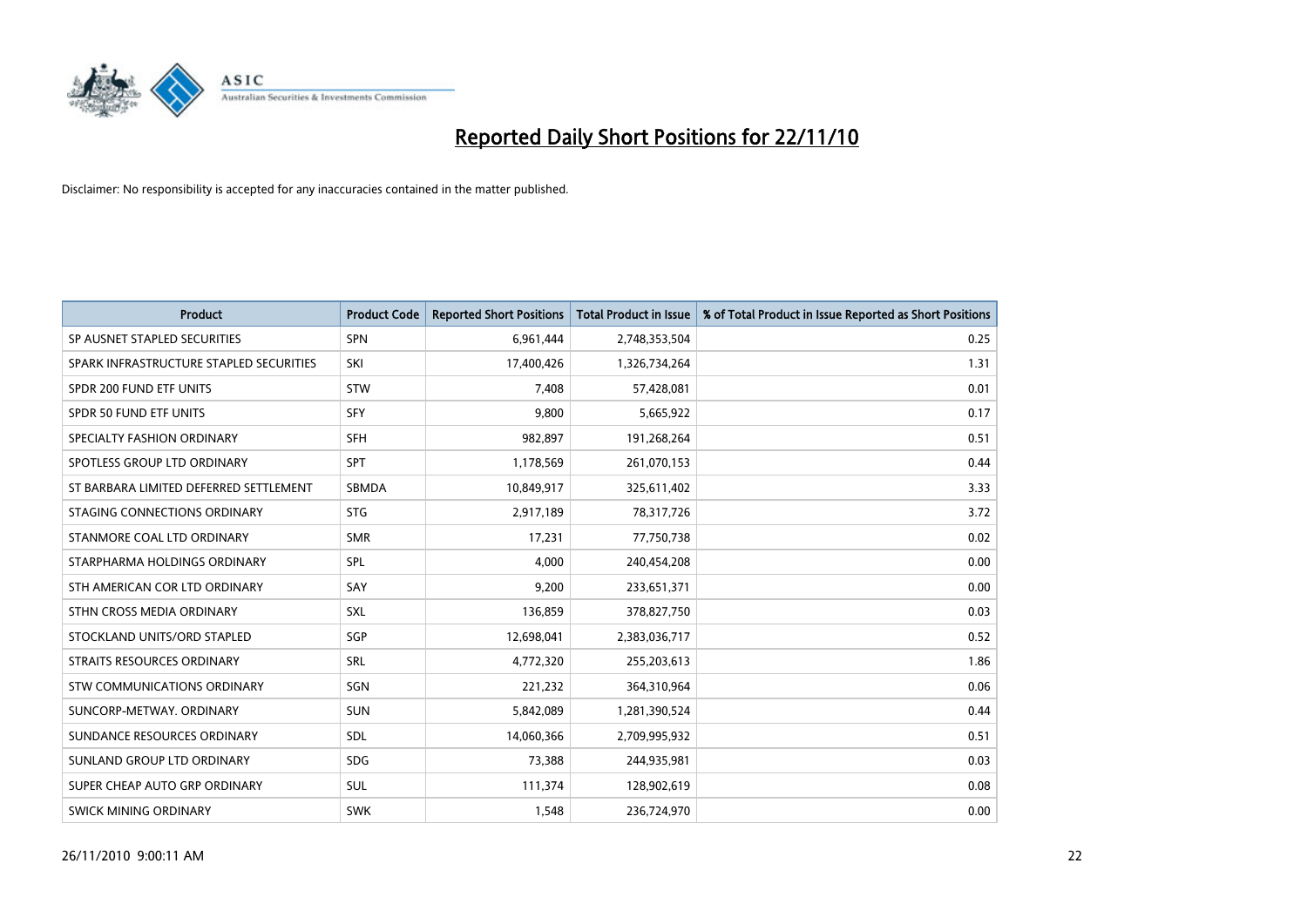

| <b>Product</b>                      | <b>Product Code</b> | <b>Reported Short Positions</b> | <b>Total Product in Issue</b> | % of Total Product in Issue Reported as Short Positions |
|-------------------------------------|---------------------|---------------------------------|-------------------------------|---------------------------------------------------------|
| SYMEX HOLDINGS ORDINARY             | <b>SYM</b>          | 6,633                           | 125,037,628                   | 0.01                                                    |
| TABCORP HOLDINGS LTD ORDINARY       | <b>TAH</b>          | 2,543,793                       | 654,446,483                   | 0.38                                                    |
| <b>TALENT2 INTERNATION ORDINARY</b> | <b>TWO</b>          | 7                               | 141,656,000                   | 0.00                                                    |
| TALISMAN MINING ORDINARY            | <b>TLM</b>          | 36,399                          | 110,959,279                   | 0.03                                                    |
| TANAMI GOLD NL ORDINARY             | <b>TAM</b>          | 76,017                          | 260,947,676                   | 0.03                                                    |
| TAP OIL LIMITED ORDINARY            | <b>TAP</b>          | 324,905                         | 240,967,311                   | 0.13                                                    |
| TASSAL GROUP LIMITED ORDINARY       | <b>TGR</b>          | 1,861,935                       | 146,304,404                   | 1.26                                                    |
| TATTS GROUP LTD ORDINARY            | <b>TTS</b>          | 5,181,167                       | 1,300,888,465                 | 0.38                                                    |
| TELECOM CORPORATION ORDINARY        | <b>TEL</b>          | 31,631,960                      | 1,924,581,727                 | 1.65                                                    |
| TELSTRA CORPORATION, ORDINARY       | <b>TLS</b>          | 16,830,705                      | 12,443,074,357                | 0.14                                                    |
| TEN NETWORK HOLDINGS ORDINARY       | <b>TEN</b>          | 25,629,343                      | 1,045,236,720                 | 2.48                                                    |
| TFS CORPORATION LTD ORDINARY        | <b>TFC</b>          | 63,054                          | 227,360,909                   | 0.02                                                    |
| THE REJECT SHOP ORDINARY            | <b>TRS</b>          | 29.609                          | 26,033,570                    | 0.11                                                    |
| THOR MINING PLC CHESS DEPOSITARY    | <b>THR</b>          | 2,307                           | 288,754,017                   | 0.00                                                    |
| THORN GROUP LIMITED ORDINARY        | <b>TGA</b>          | 2,361                           | 129,459,770                   | 0.00                                                    |
| THUNDELARRA EXPLOR. ORDINARY        | <b>THX</b>          | 6,261                           | 152,910,147                   | 0.00                                                    |
| <b>TIGER RESOURCES ORDINARY</b>     | <b>TGS</b>          | 163,189                         | 596,373,151                   | 0.03                                                    |
| TIMBERCORP LIMITED ORDINARY         | <b>TIM</b>          | 90,075                          | 352,071,429                   | 0.02                                                    |
| <b>TISHMAN SPEYER UNITS</b>         | <b>TSO</b>          | 50,674                          | 338,440,904                   | 0.01                                                    |
| TNG LIMITED ORDINARY                | <b>TNG</b>          | 4,321                           | 258,055,076                   | 0.00                                                    |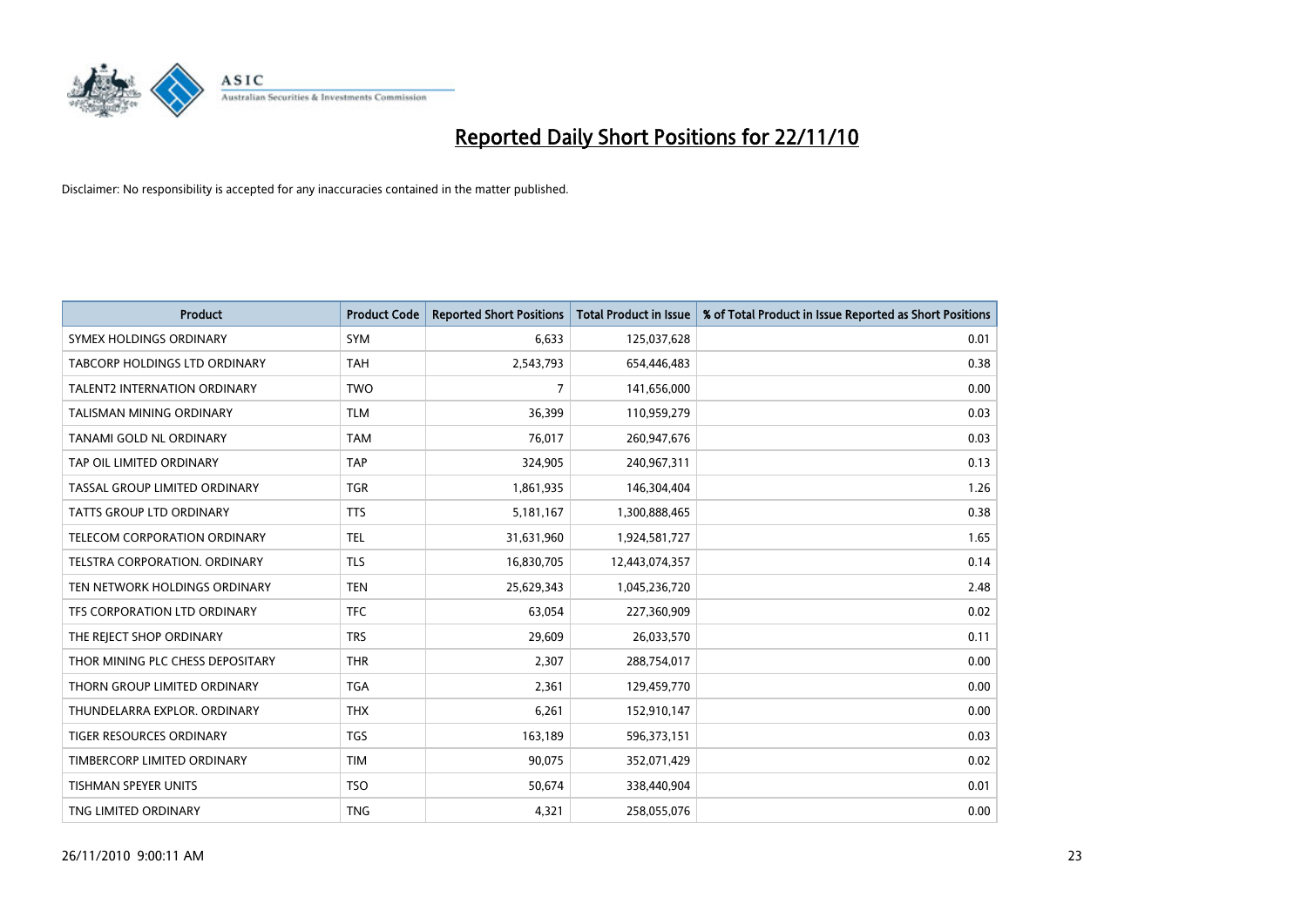

| <b>Product</b>                            | <b>Product Code</b> | <b>Reported Short Positions</b> | Total Product in Issue | % of Total Product in Issue Reported as Short Positions |
|-------------------------------------------|---------------------|---------------------------------|------------------------|---------------------------------------------------------|
| <b>TOLL HOLDINGS LTD ORDINARY</b>         | <b>TOL</b>          | 10,367,838                      | 706,577,616            | 1.46                                                    |
| TORO ENERGY LIMITED ORDINARY              | <b>TOE</b>          | 45,404                          | 964,936,676            | 0.00                                                    |
| <b>TOWER AUSTRALIA ORDINARY</b>           | <b>TAL</b>          | 811,422                         | 415,928,881            | 0.19                                                    |
| TOWER LIMITED ORDINARY                    | <b>TWR</b>          | 689,519                         | 260,631,787            | 0.26                                                    |
| <b>TOX FREE SOLUTIONS ORDINARY</b>        | <b>TOX</b>          | 90,798                          | 91,855,500             | 0.09                                                    |
| TPG TELECOM LIMITED ORDINARY              | <b>TPM</b>          | 2,882,352                       | 767,849,104            | 0.36                                                    |
| TRANSFIELD SERV INFR STAPLED SECURITIES   | <b>TSI</b>          | 276,379                         | 434,862,971            | 0.07                                                    |
| <b>TRANSFIELD SERVICES ORDINARY</b>       | <b>TSE</b>          | 4,303,032                       | 441,350,229            | 0.96                                                    |
| TRANSPACIFIC INDUST. ORDINARY             | <b>TPI</b>          | 9,890,065                       | 960,638,735            | 1.01                                                    |
| TRANSURBAN GROUP TRIPLE STAPLED SEC.      | <b>TCL</b>          | 4,961,074                       | 1,441,290,633          | 0.33                                                    |
| TRINITY GROUP STAPLED SECURITIES          | <b>TCQ</b>          | 3,419                           | 231,701,539            | 0.00                                                    |
| TROY RESOURCES NL ORDINARY                | <b>TRY</b>          | 63,177                          | 87,474,323             | 0.07                                                    |
| <b>UGL LIMITED ORDINARY</b>               | <b>UGL</b>          | 4,457,159                       | 166,028,705            | 2.67                                                    |
| UNILIFE CORPORATION CDI 6:1               | <b>UNS</b>          | 76.794                          | 240,197,820            | 0.03                                                    |
| UXC LIMITED ORDINARY                      | <b>UXC</b>          | 13,762                          | 305,789,718            | 0.00                                                    |
| VALAD PROPERTY GROUP STAPLED US PROHIBIT. | <b>VPG</b>          | 3,843,462                       | 115,108,116            | 3.33                                                    |
| <b>VDM GROUP LIMITED ORDINARY</b>         | <b>VMG</b>          | 11,116                          | 195,613,088            | 0.01                                                    |
| <b>VENTURE MINERALS ORDINARY</b>          | <b>VMS</b>          | 6,500                           | 192,663,334            | 0.00                                                    |
| <b>VILLAGE ROADSHOW LTD ORDINARY</b>      | <b>VRL</b>          | 682                             | 151,318,100            | 0.00                                                    |
| VILLAGE ROADSHOW LTD 'A' CLASS PREFERENCE | <b>VRLPA</b>        | 19,557                          | 44,368,905             | 0.04                                                    |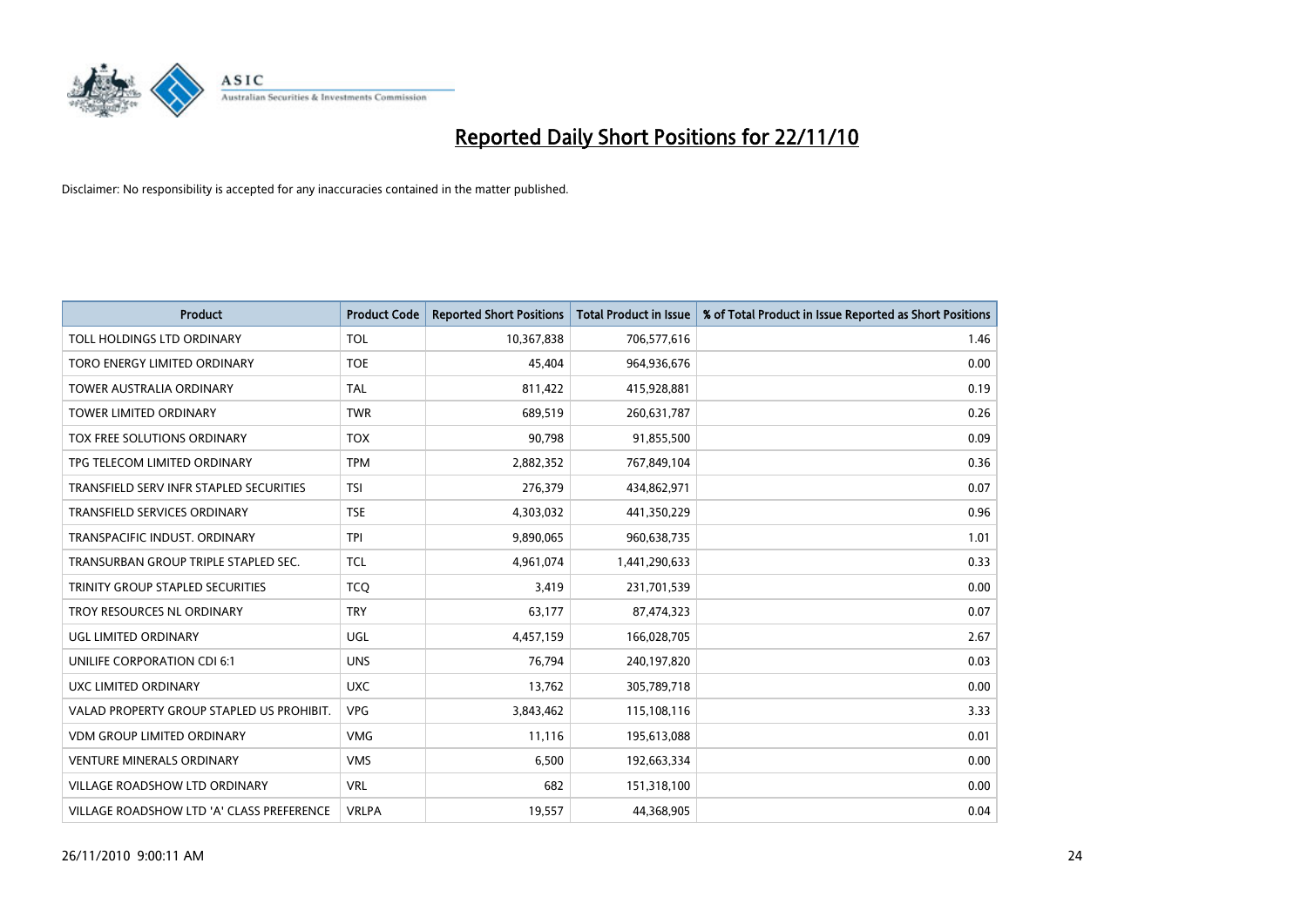

| <b>Product</b>                         | <b>Product Code</b> | <b>Reported Short Positions</b> | Total Product in Issue | % of Total Product in Issue Reported as Short Positions |
|----------------------------------------|---------------------|---------------------------------|------------------------|---------------------------------------------------------|
| <b>VIRGIN BLUE HOLDINGS ORDINARY</b>   | <b>VBA</b>          | 17,802,262                      | 2,209,126,568          | 0.80                                                    |
| VISION GROUP HLDGS ORDINARY            | <b>VGH</b>          | 78,000                          | 72,771,187             | 0.11                                                    |
| <b>VITA GROUP LTD ORDINARY</b>         | <b>VTG</b>          | 75,190                          | 142,499,800            | 0.05                                                    |
| VITERRA INC CDI 1:1                    | <b>VTA</b>          | 4,177                           | 68,629,939             | 0.01                                                    |
| <b>WAREHOUSE GROUP ORDINARY</b>        | <b>WHS</b>          | 251,483                         | 311,195,868            | 0.08                                                    |
| <b>WATPAC LIMITED ORDINARY</b>         | <b>WTP</b>          | 7,535                           | 183,341,382            | 0.00                                                    |
| <b>WDS LIMITED ORDINARY</b>            | <b>WDS</b>          | 26,548                          | 143,107,458            | 0.02                                                    |
| WEBJET LIMITED ORDINARY                | <b>WEB</b>          | 101,737                         | 77,361,278             | 0.14                                                    |
| <b>WESFARMERS LIMITED ORDINARY</b>     | <b>WES</b>          | 22,794,363                      | 1,005,179,423          | 2.25                                                    |
| WESFARMERS LIMITED PARTIALLY PROTECTED | <b>WESN</b>         | 1,688,065                       | 151,892,739            | 1.09                                                    |
| WEST AUSTRALIAN NEWS ORDINARY          | <b>WAN</b>          | 7,882,804                       | 219,668,970            | 3.60                                                    |
| <b>WESTERN AREAS NL ORDINARY</b>       | <b>WSA</b>          | 8,135,432                       | 179,735,899            | 4.52                                                    |
| WESTERN DESERT RES. ORDINARY           | <b>WDR</b>          | 948                             | 134,511,656            | 0.00                                                    |
| WESTFIELD GROUP ORD/UNIT STAPLED SEC   | <b>WDC</b>          | 6,361,880                       | 2,307,773,663          | 0.26                                                    |
| <b>WESTPAC BANKING CORP ORDINARY</b>   | <b>WBC</b>          | 22,303,272                      | 2,989,719,783          | 0.75                                                    |
| WHITE ENERGY COMPANY ORDINARY          | <b>WEC</b>          | 6,214,725                       | 307,221,811            | 2.02                                                    |
| <b>WHITEHAVEN COAL ORDINARY</b>        | <b>WHC</b>          | 619,673                         | 493,650,070            | 0.12                                                    |
| WHK GROUP LIMITED ORDINARY             | <b>WHG</b>          | 34,194                          | 265,142,652            | 0.01                                                    |
| WINDIMURRA VANADIUM ORDINARY           | <b>WVL</b>          | 163,685                         | 154,278,674            | 0.11                                                    |
| WOODSIDE PETROLEUM ORDINARY            | <b>WPL</b>          | 1,839,187                       | 783,401,631            | 0.21                                                    |